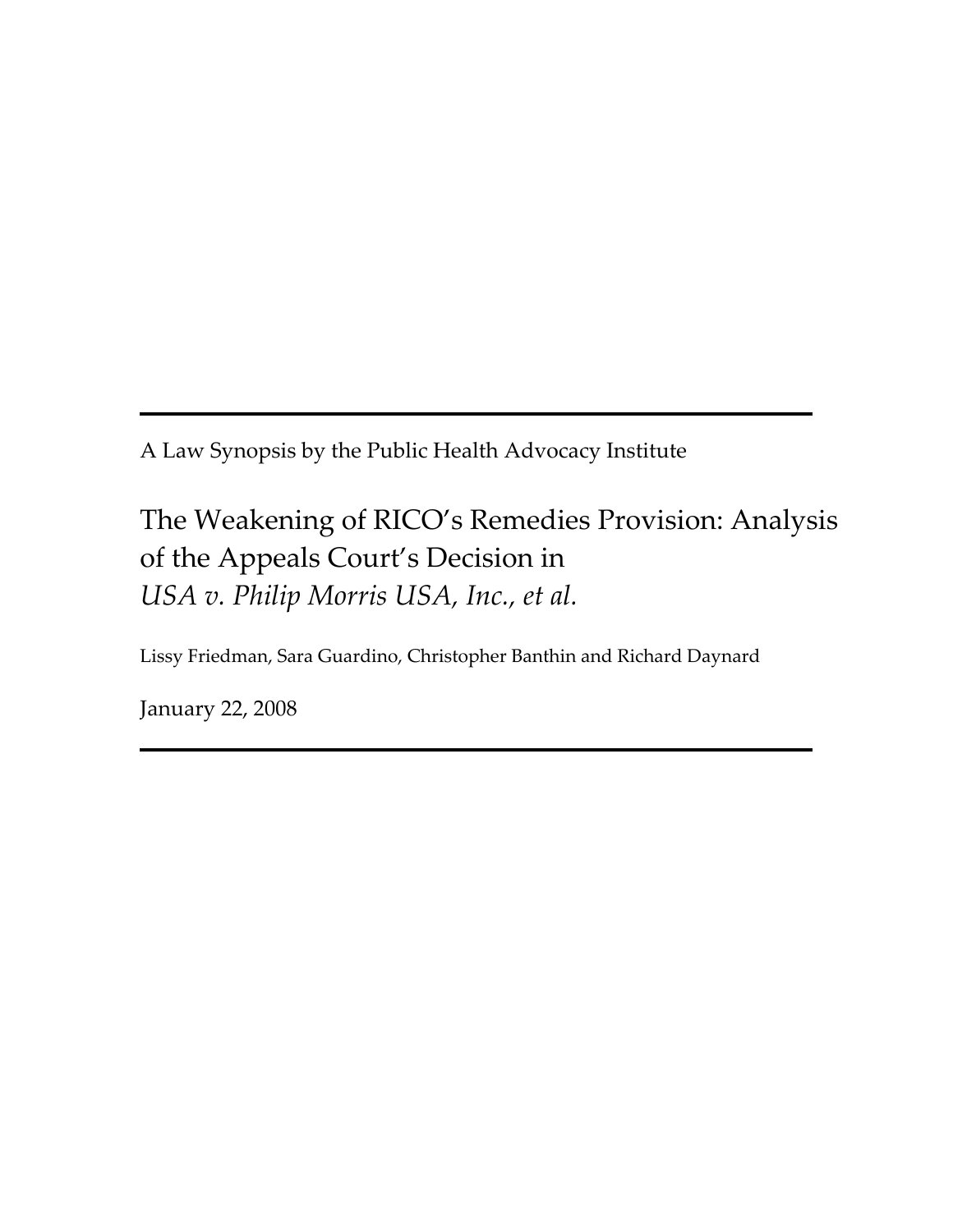Copyright© 2008 by the Public Health Advocacy Institute

### **For further information, please contact the authors at:**

102 The Fenway, Suite 117 Boston, MA 02115 617.373.2026 (phone) 617.373.3672 (fax) http://www.phaionline.org

This publication was made possible by a Substance Abuse Policy Research Program grant from the Robert Wood Johnson Foundation.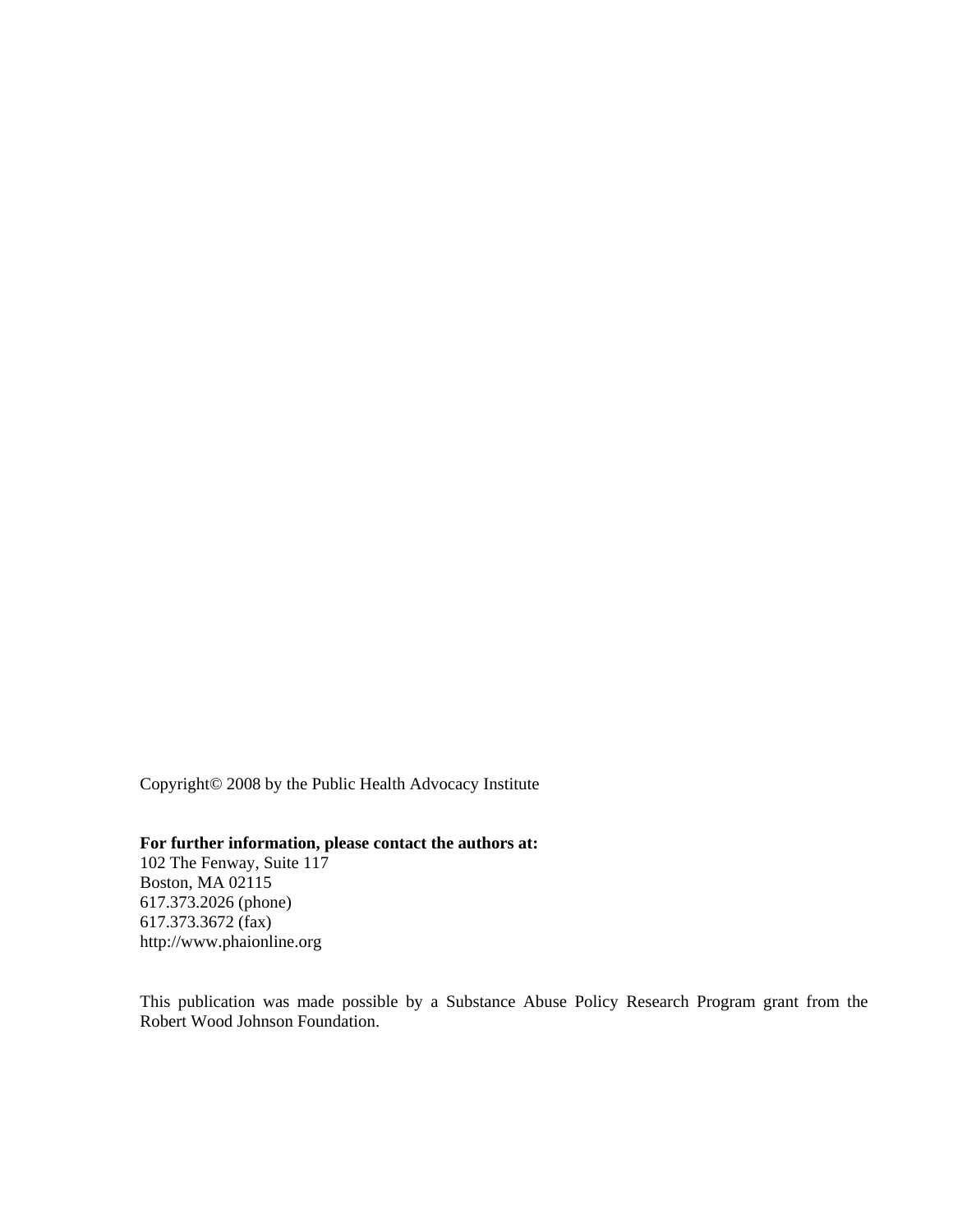# The Weakening of RICO's Equitable Remedies Provision: Analysis of the Appeals Court's Decision in *USA v. Philip Morris USA, Inc., et al.*

**\_\_\_\_\_\_\_\_\_\_\_\_\_\_\_\_\_\_\_\_\_\_\_\_\_\_\_\_\_\_\_\_\_\_\_\_\_\_\_\_\_\_\_\_\_\_\_\_\_\_\_\_\_\_\_\_\_\_\_\_\_\_\_\_\_\_\_\_\_\_\_\_\_\_\_\_\_\_\_\_\_\_\_\_\_\_** 

Lissy Friedman, Sara Guardino, Christopher Banthin & Richard Daynard

# **Introduction**

On September 22, 1999, the United States Department of Justice ("DOJ") filed a lawsuit in the U.S. District Court for the District of Columbia against the major American cigarette manufacturers and two research and public relations organizations ("Defendants"). The suit originally contained four counts. Two counts, both seeking monetary recoupment, were dismissed immediately.<sup>[1](#page-20-0)</sup> The two remaining counts, brought under the civil provisions of the Racketeer Influenced and Corrupt Organizations Act ("RICO"),<sup>[2](#page-20-1)</sup> were upheld and allowed to proceed to a bench trial before D.C. District Court Judge Gladys Kessler. The racketeering counts contained allegations that the tobacco companies have for decades conspired to deceive the American public about the health effects of smoking; repeatedly and consistently denied that cigarettes are addictive even though they long have understood and intentionally exploited the addictive properties of nicotine; marketed their products to underage smokers; and deceptively marketed their lower tar and nicotine cigarettes as posing less harm to smokers.<sup>[3](#page-20-1)</sup> Among the equitable remedies the DOJ requested were the disgorgement of \$280 billion dollars of the tobacco industry's ill-gotten gains, as well as certain other remedies that would have required the tobacco industry to alter its methods of doing business.

The Defendants moved to dismiss the disgorgement claim. Judge Kessler denied this motion, finding disgorgement to be an appropriate remedy.<sup>[4](#page-20-1)</sup> Her decision later was reversed by an interlocutory appeal decided by the D.C. Circuit Court of Appeals, which found disgorgement to be a backwardlooking remedy that does not serve to "prevent and restrain" future bad behavior (as the equitable relief provision of RICO requires).<sup>[5](#page-20-1)</sup> Judge Kessler thus was prohibited from awarding disgorgement or any other remedy that appeared not to be strictly forward-looking.<sup>[6](#page-20-1)</sup> The D.C. Circuit Court denied the DOJ's requests for rehearing<sup>[7](#page-20-1)</sup> and the U.S. Supreme Court denied *certiorari*, leaving a split among appellate circuit courts regarding the propriety of disgorgement in civil RICO suits. $\frac{8}{10}$  $\frac{8}{10}$  $\frac{8}{10}$  In her final decision after a lengthy trial, Judge Kessler not only denied the disgorgement remedy, but also declined to order many of the DOJ's other proposed remedies.<sup>[9](#page-20-1)</sup>

This paper will trace the judicial proceedings as they pertain to Judge Kessler's initial judgment that disgorgement was an appropriate remedy under RICO and will analyze the appellate decision reversing that decision. The precedent established thus far in this case has implications for both current tobacco control policy and the DOJ's ability to address other threats to public health in the future under RICO. In addition to causing uncertainty in the federal courts as to which remedies are available under RICO, this case very well may allow companies to be adjudicated racketeers and nevertheless continue business as before with only a few relatively minor changes.

This paper will argue that the relatively meager remedies Judge Kessler ultimately ordered against the tobacco Defendants, and her comments regarding those remedies she did not order, show that the force of the civil provisions of RICO have been chilled as a result of the appeals court's decision. Finally, it will make recommendations on how to clarify and strengthen RICO's civil provisions in the wake of that decision.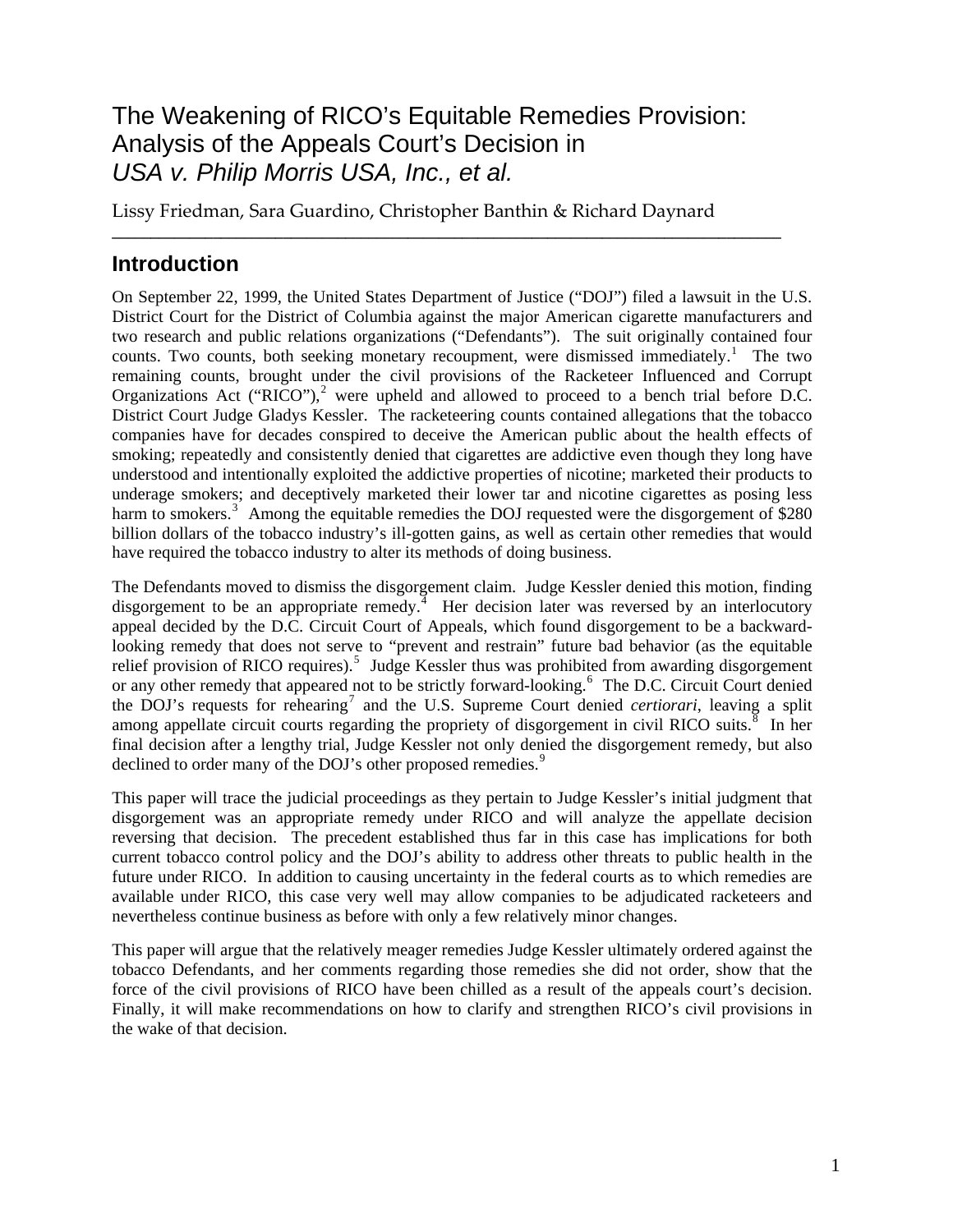# **Section I: The DOJ's Request for Disgorgement**

# A. BACKGROUND

RICO's equitable relief provision ("Section  $1964(a)$ ")<sup>[i](#page-3-0)</sup> provides jurisdiction:

to prevent and restrain violations of section 1962 of this chapter [[18](http://www.lexis.com/research/buttonTFLink?_m=c14af2bea2eebf58364b81d002c4656d&_xfercite=%3ccite%20cc%3d%22USA%22%3e%3c%21%5bCDATA%5b18%20USCS%20%a7%201964%5d%5d%3e%3c%2fcite%3e&_butType=4&_butStat=0&_butNum=3&_butInline=1&_butinfo=18%20USC%201962&_fmtstr=FULL&docnum=1&_startdoc=1&wchp=dGLbVlb-zSkAB&_md5=dca562805d0c3ff837d99831ac820190)  [USCS](http://www.lexis.com/research/buttonTFLink?_m=c14af2bea2eebf58364b81d002c4656d&_xfercite=%3ccite%20cc%3d%22USA%22%3e%3c%21%5bCDATA%5b18%20USCS%20%a7%201964%5d%5d%3e%3c%2fcite%3e&_butType=4&_butStat=0&_butNum=3&_butInline=1&_butinfo=18%20USC%201962&_fmtstr=FULL&docnum=1&_startdoc=1&wchp=dGLbVlb-zSkAB&_md5=dca562805d0c3ff837d99831ac820190)] by issuing appropriate orders, *including, but not limited to:* ordering any person to divest himself of any interest, direct or indirect, in any enterprise; imposing reasonable restrictions on the future activities or investments of any person, including, but not limited to, prohibiting any person from engaging in the same type of endeavor as the enterprise engaged in, the activities of which affect interstate or foreign commerce; or ordering dissolution or reorganization of any enterprise, making due provision for the rights of innocent persons.<sup>[10](#page-20-2)</sup>

The DOJ sought, among other remedies, equitable relief in the form of disgorgement of proceeds from the tobacco Defendants' ill-gotten gains – an estimated \$280 billion. The DOJ calculated this estimate based on the proceeds of the tobacco industry's cigarette sales to what the DOJ alleged to be the "youth addicted population" between 1971 and 2001.<sup>[ii](#page-3-1), [11](#page-20-2)</sup>

# B. JUDGE KESSLER'S RULING

The tobacco industry Defendants moved to dismiss the disgorgement claim, arguing that this remedy is not available under RICO because it is backward-looking and therefore not in keeping with precedent set in *United States v. Carson*. [12](#page-20-2) Judge Kessler denied the Defendants' motion, declining to adopt the *Carson* court's limitations on the scope of Section 1964(a).

In *Carson*, the Second Circuit denied disgorgement of a corrupt former union official's past wages because it was not a forward-looking remedy that helped "prevent and restrain" RICO violations. The *Carson* court found that such a remedy would be based on punishing past conduct and did "not see how it serves any civil RICO purpose to order disgorgement of gains ill-gotten long ago by a retiree."[13](#page-20-2) The decision, however, did not deny the possibility of disgorgement entirely under Section 164(a), but rather limited the remedy to cases where there is a finding "that the gains [currently] are being used to fund or promote the illegal conduct, or constitute capital available for that purpose."<sup>[14](#page-20-2)</sup>

Judge Kessler gave three reasons why she believed the *Carson* court "offered virtually no support for its rewriting of Section 1964(a), a rewriting which cannot be reconciled with the text of the provision."<sup>15</sup> First, she found that the plain text of Section 1964(a) does not support the *Carson* court's She called that decision a "narrow interpretation of Section 1964(a) [that] cannot be squared with Congress's intention that this provision be read

<span id="page-3-1"></span><span id="page-3-0"></span>i RICO's civil remedies section also contains a provision allowing for a private party "injured in his business or property by reason of a [RICO] violation" to seek treble damages. RICO § 164(c). Although this is the more commonly pursued remedy under RICO, the DOJ sought only equitable relief in this case.

ii This population includes "all smokers who became addicted before the age of 21, as measured by those who were smoking at least 5 cigarettes a day at that age." *United States v. Philip Morris USA, Inc., et al.*, 396 F.3d 1190, 1193 (D.C. Circuit 2005).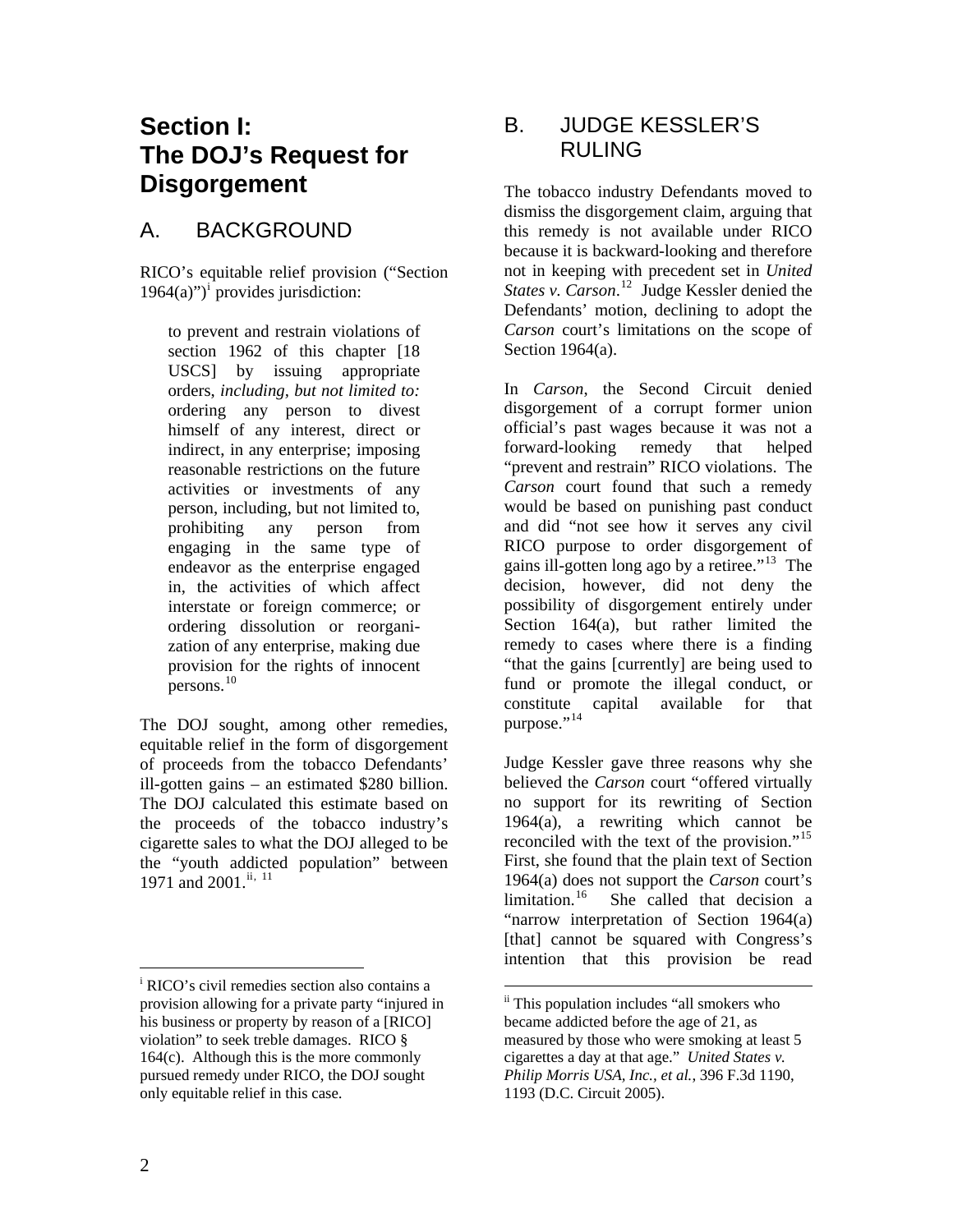broadly."[17](#page-20-2) She cited RICO's legislative history, which states, "RICO provides the courts with the authority to 'craft equitable relief broad enough to do all that is necessary."<sup>[18](#page-20-2)</sup>

Second, Judge Kessler noted the U.S. Supreme Court's conclusion that "the full scope of a court's equitable jurisdiction must be recognized and applied except where 'a statute in so many words, *or by a necessary and inescapable inference,* restricts the court's jurisdiction' or where there is a 'clear and valid legislative command' limiting jurisdiction."<sup>[19](#page-20-2)</sup> Finding that "the statutory phrase 'prevent and restrain' encompasses no 'clear legislative command' to limit the scope of disgorgement to exclude deterrence" and that "there is no language in the statute specifically limiting disgorgement to funds that are being used or remain available to fund future RICO violations," Judge Kessler found any inference of a limitation on disgorgement not "necessary and inescapable."<sup>[20](#page-20-2)</sup>

Last, Judge Kessler asserted that the *Carson* court's interpretation of the statute's "prevent and restrain" language was inconsistent with other federal courts' interpretations of similarly-worded statutes containing equitable relief provisions, such as the Securities and Exchange Act and the Commodity Exchange Act. $21$ 

<span id="page-4-0"></span>Having found that disgorgement was a permissible remedy (at least conceptually) under the civil RICO statute, Judge Kessler next considered whether the DOJ's proposed calculation for disgorgement was appropriate. The DOJ argued that its model needed only to be a "reasonable approximation of ill-gotten gains."<sup>[22](#page-20-2)</sup> The Defendants countered that the DOJ made improper calculations in its estimate and, more importantly, that its model was not tailored to seek amounts necessary to "prevent and restrain" future RICO violations.<sup>[23](#page-20-2)</sup> Judge Kessler found that this was a question of fact to be determined at

trial and declined to grant summary judgment on this issue. $^{24}$  $^{24}$  $^{24}$ 

# C. INTERLOCUTORY APPELLATE REVIEW

After issuing her decision, Judge Kessler certified for interlocutory appeal to the United States Court of Appeals for the District of Columbia Circuit ("Appeals Court") the issue of whether disgorgement is a permissible remedy under Section 1964(a). Agreeing to hear the appeal, a three-judge panel considered the case and reversed Judge Kessler's decision in a two-to-one  $decision.<sup>25</sup>$  $decision.<sup>25</sup>$  $decision.<sup>25</sup>$ 

Regarding disgorgement's availability under Section 1964(a), the DOJ argued, first, that a district court judge has a wider authority to grant equitable relief than merely what the statute says, and, second, that RICO can be construed as not excluding disgorgement as a remedy. Conversely, the Defendants argued, first, that disgorgement is "categorically unavailable" under Section  $1964(a)$ <sup>[iii](#page-4-0)</sup> and, second, that even if it were available, the DOJ is not entitled to disgorgement because its claim "does not even pretend to be aimed at preventing and restraining future offenses."<sup>[26](#page-20-2)</sup>

The Appeals Court ruled in favor of the Defendants, holding that Section 1964(a)'s language, as well as RICO's comprehensive remedial scheme, precludes disgorgement as a possible remedy. The court held, "in this case the text and structure of the statute provides just such a restriction [on the district court's equitable powers]. $n^{27}$  $n^{27}$  $n^{27}$  The court reasoned that although federal courts have powers of equitable jurisdiction, they are still limited in part by the language of the statute in question as well as canons of

 $\overline{a}$ 

iii This argument stands in conflict with the Second Circuit's decision in *Carson*, which allowed for disgorgement under some circumstances.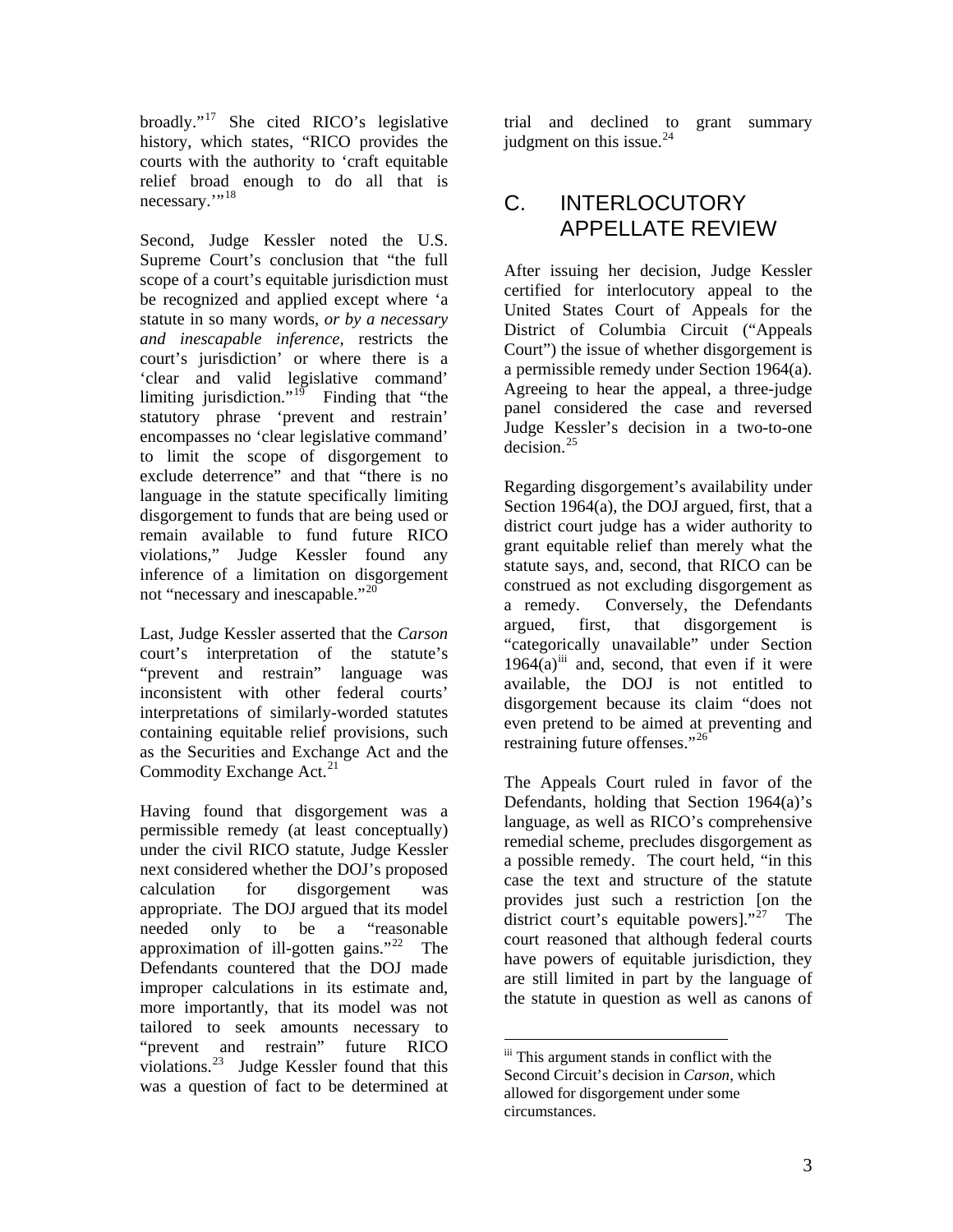legislative interpretation. The court argued that the DOJ was asking it to expand the District Court's equitable powers far beyond those available explicitly in the statute.<sup>[28](#page-20-2)</sup>

Although the court acknowledged that "[t]he words 'including, but not limited to' in Section 1964(a) introduce a non-exhaustive list that sets out specific examples of a general principle" in RICO, it still did not find that the statute on its face permits disgorgement as a remedy. $^{29}$  $^{29}$  $^{29}$  The court said it would expand the list of remedies explicitly granted in Section 1964(a) only with remedies that are "similar in nature to those enumerated" in that section. $30$  It reasoned that all of the remedies explicitly granted in the statute were "directed toward future conduct and separating the criminal from the RICO enterprise to prevent future violations"[31](#page-20-2) and found that "[d]isgorgement is a very different type of remedy aimed at separating the criminal from his prior illgotten gains and thus may not be properly inferred from Section 1964(a)."<sup>[32](#page-20-2)</sup>

<span id="page-5-0"></span>The court concluded that the statutory language limits courts' ability to fashion equitable remedies. It saw the language as having a "comprehensive and reticulated" remedial scheme that did not allow for authorization of additional remedies under RICO's equitable relief provision. $33$  The court asserted that RICO already provides for a comprehensive set of remedies and said that where Congress had intended to remedy past harms as well as future ones, it had provided for such remedies within the act's criminal remedies section, which allows a court to force a defendant to forfeit his interest in the RICO enterprise and unlawfully acquired proceeds, and to be punished with fines, imprisonment for up to twenty years, or both. $34$  Further, a different portion of the statute's civil remedies section empowers individuals harmed by a RICO

violation to seek treble damages.<sup>[iv](#page-5-0), [35](#page-20-2)</sup> The court concluded that the existence of clear remedies available to rectify past harms in other sections of RICO, combined with three remedies clearly enumerated RICO's civil remedies provisions, satisfies the standard set in *Porter v. Warner Holding Co.* that there is a "necessary and inescapable inference" that Congress intended to limit relief under civil RICO to forward-looking orders.[36](#page-20-2)

Furthermore, the court was not swayed by a reference in the legislative history stating that RICO "shall be liberally construed to effectuate its remedial purposes," declaring that this reference does not create a "structural inference" that Section 1964(a) should be read broadly.<sup>[37](#page-20-2)</sup> It interpreted this statement as a warning against "taking an overly narrow view of the statute" but echoed language from another decision in which the Supreme Court stated that "it is not an invitation to apply RICO to new purposes Congress never intended."<sup>[38](#page-20-2)</sup> The court found that "the text and structure of RICO indicate that those remedial purposes do not extend to disgorgement in civil  $\text{cases}$ .  $\mathbf{^{39}}$  $\mathbf{^{39}}$  $\mathbf{^{39}}$ 

The court acknowledged that its decision would cause a split among Circuit Courts that have interpreted this issue, noting that courts in the Second and Fifth Circuits have allowed for the possibility of disgorgement under civil RICO, $40$  while its own decision rules oppositely. The court admitted that the Second Circuit Court's *Carson* decision, while denying disgorgement for its particular parties, did not deny the possibility of disgorgement entirely under Section  $164(a)$ .<sup>[41](#page-20-2)</sup> The court noted that the Fifth Circuit also has adopted, in *Richard v. Hoechst Celanese Chemical Group*, the *Carson* court's interpretation finding

 $\overline{a}$ 

<sup>&</sup>lt;sup>iv</sup> These other parts of the RICO statute require a higher burden of proof or have tighter statutes of limitation. *United States v. Philip Morris USA, Inc., et al.*, 396 F.3d 1190, 1201 (D.C. Circuit 2005).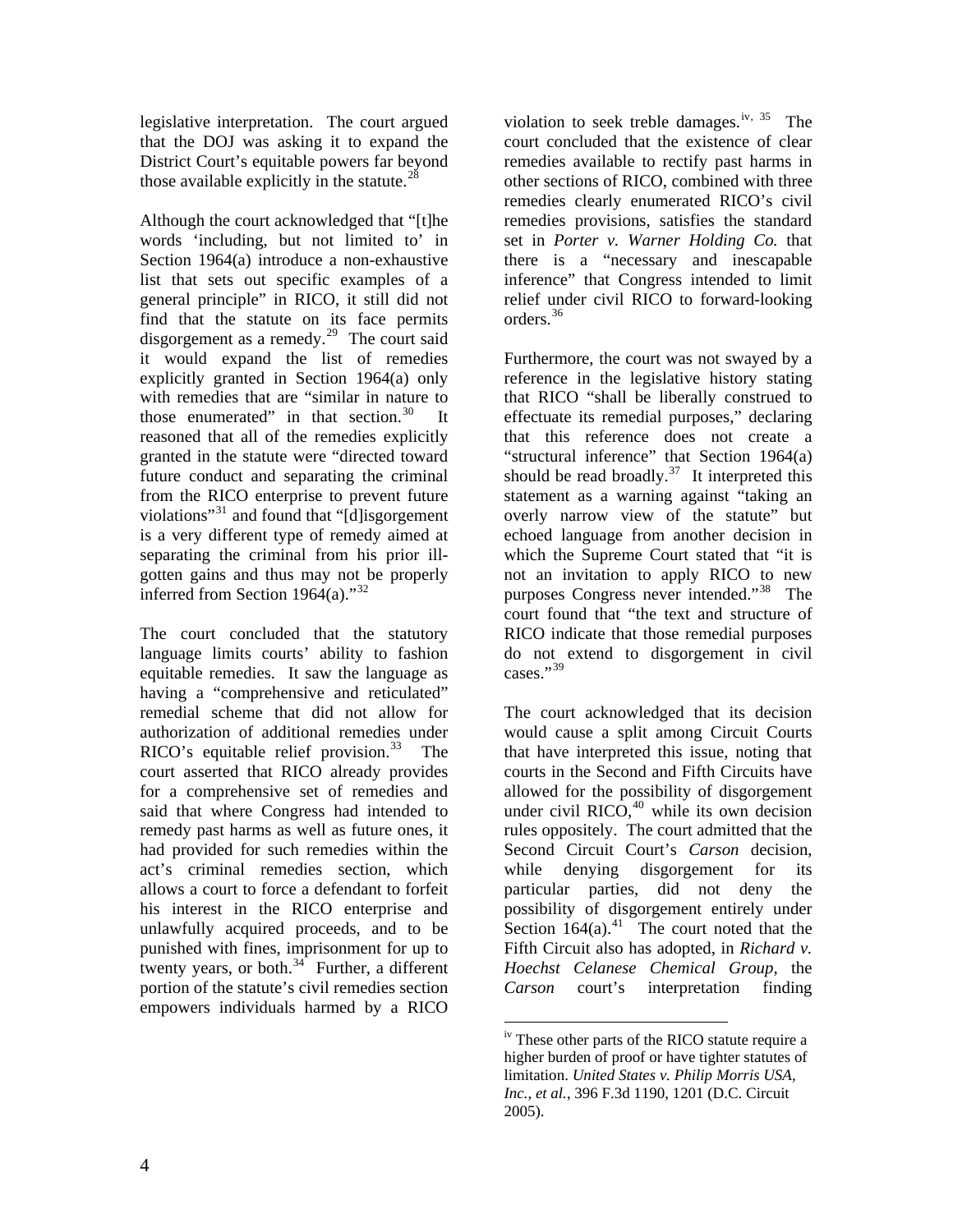disgorgement inappropriately punitive under the circumstances but agreeing that it is an available remedy in other cases involving<br>civil  $\text{RICO.}^{42, 43}$  Nevertheless, the court Nevertheless, the court held firm, stating:

While we avoid creating circuit splits when possible, in this case we can find no justification for considering any order of disgorgement to be forward-looking as required by [Section 1964\(a\).](http://www.lexis.com/research/buttonTFLink?_m=164d01e95f8c99871c0b3de186d04e4c&_xfercite=%3ccite%20cc%3d%22USA%22%3e%3c%21%5bCDATA%5b364%20U.S.%20App.%20D.C.%20454%5d%5d%3e%3c%2fcite%3e&_butType=4&_butStat=0&_butNum=154&_butInline=1&_butinfo=18%20U.S.C.%201964&_fmtstr=FULL&docnum=1&_startdoc=1&wchp=dGLbVzb-zSkAt&_md5=c9165d01e56df25be9c828fbfe1791e7) The language of the statute explicitly provides three alternative ways to deprive RICO defendants of control over the enterprise and protect against future violations: divestment, injunction, and dissolution. We need not twist the language to create a new remedy not contemplated by the statute.<sup>44</sup>

After the Appeals Court ruled as a threemember panel, $v$  the DOJ appealed, requesting that the panel reconsider its decision. This motion was denied, with the original dissenting judge voting in the DOJ's favor.<sup>[45](#page-20-2)</sup> The DOJ also requested that the Appeals Court reconsider the case *en banc*, but this petition was also denied.<sup>[vi](#page-6-1), [46](#page-20-2)</sup> The DOJ next filed a petition for a writ of *certiorari* from the United States Supreme

 $\overline{a}$ 

Court, which was denied without comment.[47](#page-20-2) Thus, Judge Kessler had no choice but to render her final judgment in light of the Appeals Court's decision.

# **Section II: Appellate Decision's Effect on Remedies**

In her final judgment issued on August 17, 2006, Judge Kessler acknowledged the Appeals Court's interlocutory opinion and explained how it had affected her decision as to which remedies to grant and which to deny. As a preliminary matter, she refuted the Defendants' argument that the decision left leeway for her to issue only a "standard injunction restraining future RICO violations."[48](#page-20-2) Judge Kessler pointed out that "unless a specific remedy would countermand statutory guidance from Congress, a court must take into account the public interest when considering whether its imposition is justified." $49$  Thus, she found that the she was not precluded from considering the public interest when deciding on the appropriateness of remedies.<sup>[50](#page-20-2)</sup>

# **A. Remedies Not Ordered**

Judge Kessler made it clear that while she approved of most of the "significant remedies" that the DOJ proposed, she "unfortunately" felt restricted by the narrow confines of the Appeals Court's opinion and therefore could not order many of them.<sup>51</sup> For example, the DOJ requested adoption of a national smoking cessation program as well as a public education and countermarketing campaign. The national cessation program would have included: (1) a national tobacco quitline network providing access to evidence-based counseling and medications for tobacco cessation; (2) an extensive paid media campaign to encourage smokers to seek assistance to quit smoking; and (3) a research agenda to achieve future improvements in the reach, effectiveness

<span id="page-6-0"></span>v Two out of three judges voted in favor of overturning Judge Kessler's decision. A summary of the dissenting judge's opinion can be found in Appendix B. Additionally, the opinions of various commentators – both in support of and in opposition to the Appeals Court's ppinion – can be found in Appendix C. The dissenting and commentators' opinions can be instructive to those wishing for a complete understanding of the differing ways that RICO's remedies provision can be interpreted.

<span id="page-6-1"></span> $\overline{v}$ <sup>vi</sup> Only six of the nine judges voted on the petition – three in favor of the petition and three against it. Because three judges did not vote, the petition did not gain majority support and thus was denied. *United States v. Philip Morris USA, Inc., et al.*, 2005 U.S. App. LEXIS 6734 (April 19, 2005).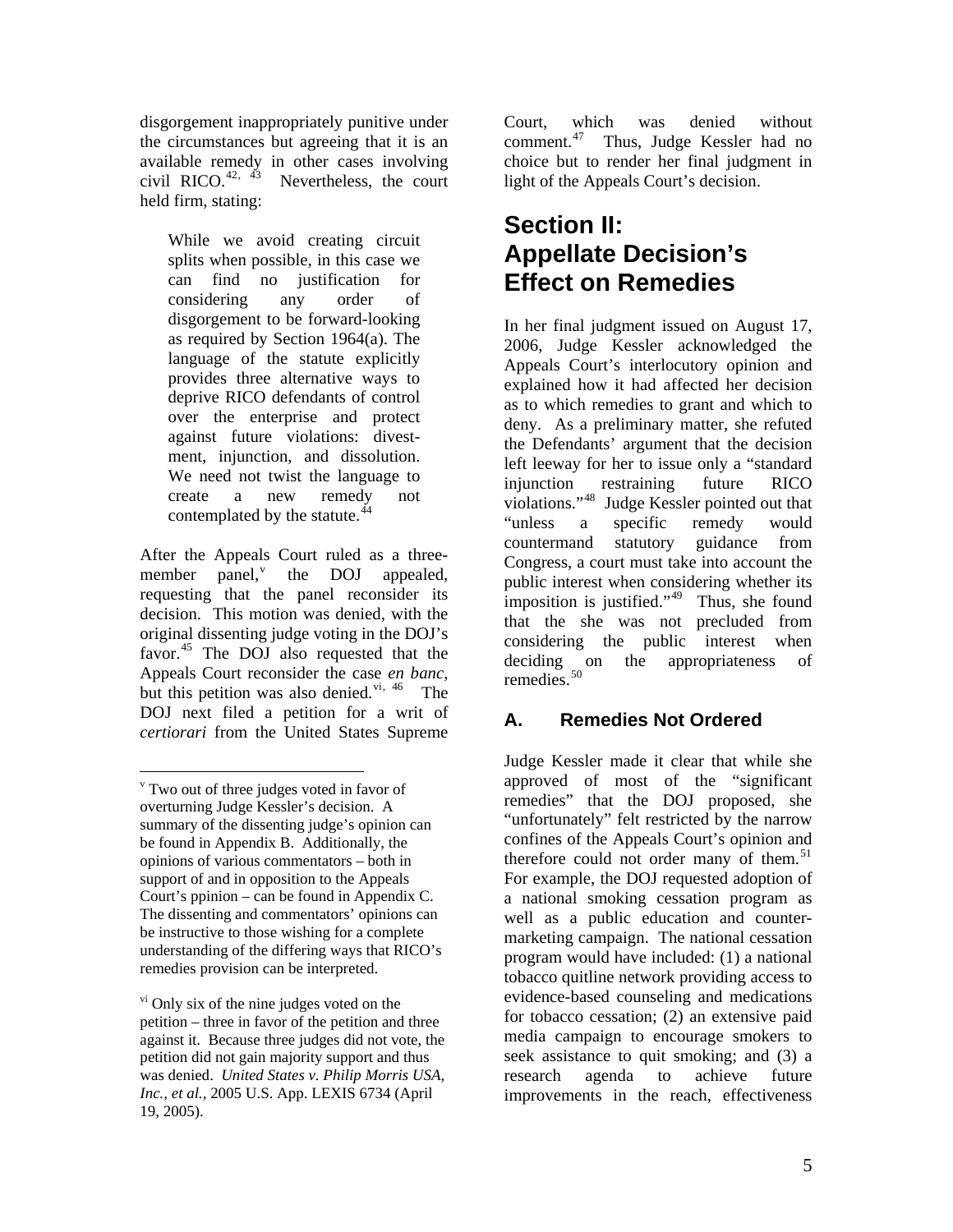and adoption of tobacco dependence interventions and physician and clinician training and education.<sup>[52](#page-20-2)</sup> The public education and countermarketing campaign would have been funded by the Defendants and would have been long term, extensive, and  $\frac{1}{2}$  culturally-competent.<sup>[53](#page-20-2)</sup> The campaign would have had two primary purposes: (1) educating youth and adults about the hazards of smoking and exposure to secondhand smoke and; (2) informing youth that the Defendants are marketing to them and attempting to manipulate them.<sup>[54](#page-20-2)</sup> Overall, this remedy would have been "aimed at diluting both the impact of the Defendants' fraudulent statements and at undermining the efficacy of Defendants' marketing towards youth."<sup>[55](#page-21-0)</sup>

Judge Kessler stated that both these programs "would unquestionably serve the public interest."[56](#page-21-0) The countermarketing campaign, according to Judge Kessler, would "combat the Defendants' seductive appeals to the youth market."<sup>[57](#page-21-0)</sup> However, she found that under the narrow standard of the Appeals Court's opinion, she could not enter these remedies because they are "not specifically aimed at preventing and restraining future RICO violations."[58](#page-21-0)

<span id="page-7-0"></span>Notably, Judge Kessler ordered none of the DOJ's proposed remedies regarding youth smoking. The DOJ had requested that the Defendants meet pre-set goals for reducing youth smoking rates or face monetary penalties. To prevent related RICO violations, the DOJ asked the court to require the Defendants to reduce youth smoking by 6% per year between 2007 and  $2013^{59}$  $2013^{59}$  $2013^{59}$  This remedy could have provided a total reduction in smoking of 42% by 2013 among individuals between twelve and twenty years old, measured against a 2003 baseline year. $60$  Under the DOJ's plan, if the Defendants failed to meet their annual targets, they would be assessed \$3,000 for each youth above the target who continues to smoke.<sup>[61](#page-21-0)</sup> Judge Kessler said that although this remedy "is forward-looking, could prevent future RICO violations, and

would unquestionably serve the public interest," it is "not sufficiently narrowly tailored to meet the standard articulated by our Appeals Court."<sup>[62](#page-21-0)</sup> Similarly, although she found that the DOJ's request for a specific injunction against the Defendants' ongoing and future youth marketing "would certainly serve the public interest," Judge Kessler denied the remedy, pointing again to the Appeals Court's opinion.  $63$ 

Additionally, regarding the DOJ's request that "the Defendants be ordered to produce and make public all 'health and safety risk information' in their own files relating to their products,"[64](#page-21-0) Judge Kessler agreed that the disclosure of such information would "obviously serve the public interest,"[65](#page-21-0) but found the DOJ's request to be "far too broad and not narrowly tailored enough to include as a remedy."[66](#page-21-0) This language echoed the Appeals Court's language, of which Judge Kessler was keenly mindful.<sup>[vii](#page-7-0)</sup>

# **B. Remedies Ordered**

 $\overline{a}$ 

Although the Appeals Court's decision limited the remedies that Judge Kessler felt she could order, she did find it "exceedingly clear" that the "Defendants have not . . . ceased their wrongdoing or . . . undertaken fundamental or permanent institutional change" and that "[t]here is a reasonable likelihood that Defendants' RICO violations will continue in most of the areas in which they have committed violations in the

vii One remedy that Judge Kessler denied that was not influenced by the Appeals Court's decision was the DOJ's request for corporate structural changes of the Defendant entities. Judge Kessler found that although this remedy "might conceivably prevent and restrain Defendants' future RICO violations," she could not order it because "it would require delegation of substantial judicial powers to non-judicial personnel in violation of Article III of the Constitution" – something she had "no authority to order." *See United States v. Philip Morris USA, Inc., et al.*, 449 F. Supp.2d 1, 934-935 (D.D.C. 2006).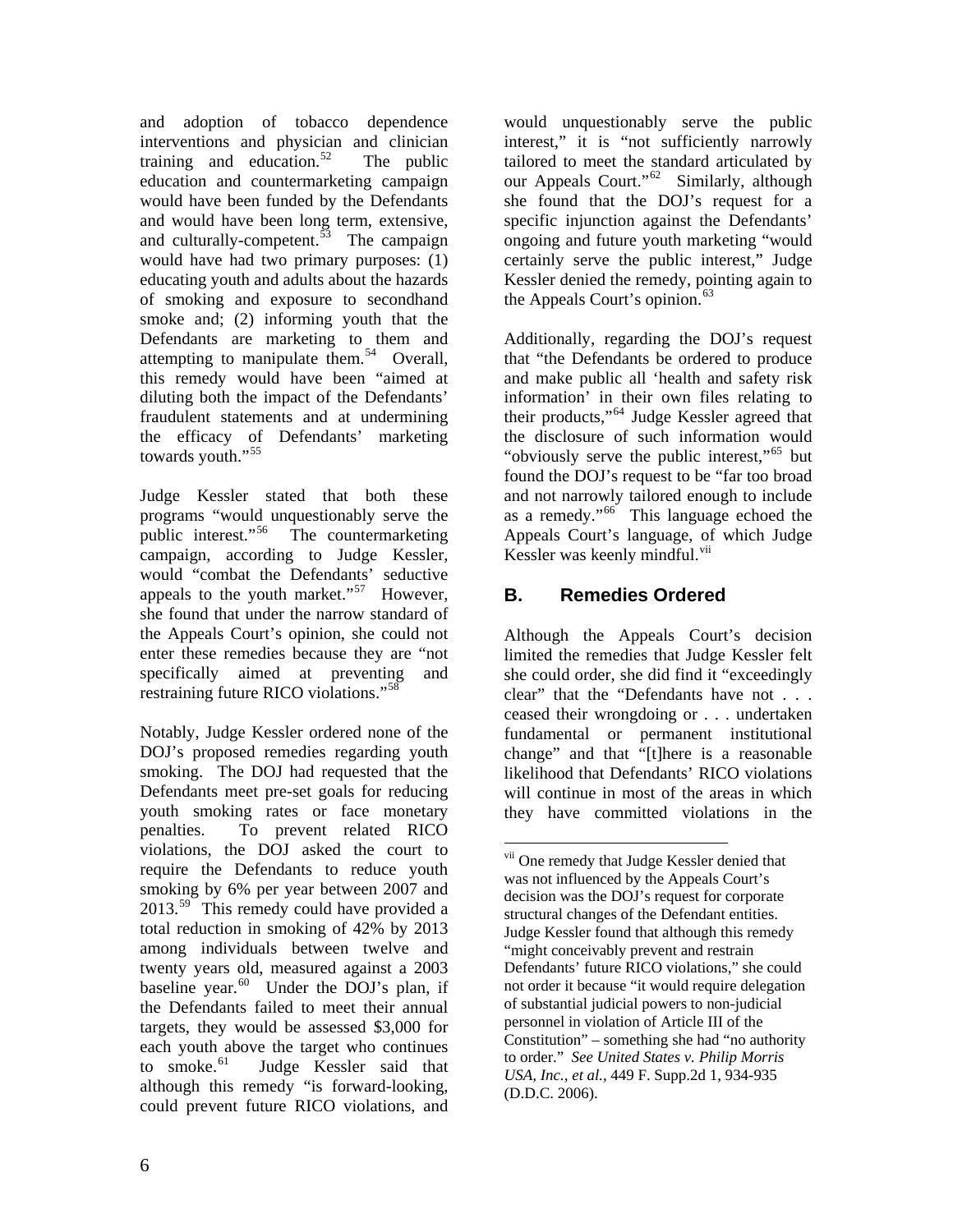past."[67](#page-21-0) Judge Kessler noted that "[w]hile the MSA has made significant strides towards preventing Defendants' fraudulent activities, for several reasons it alone cannot remove the reasonable likelihood of Defendants' future RICO violations."<sup>[68](#page-21-0)</sup> Judge Kessler therefore ordered four major remedies that she felt were permissible in light of the Appeals Court's decision: (1) prohibition of certain brand descriptors; (2) corrective statements; (3) disclosure of documents and disaggregated marketing data; and (4) general injunctive provisions. A full description of these remedies can be found in Appendix A.

## **C. The Ongoing Appeal**

Both the Defendants and the DOJ have filed notices of appeal to the United States Court of Appeals for the District of Columbia Circuit (the "Appeals Court," as discussed above). Because Judge Kessler's decision on remedies necessarily involved careful consideration of the Appeals Court's decision regarding disgorgement and its mandate that all remedies be "forwardlooking," a successful DOJ appeal has the potential to change the entire landscape of remedies in this case. In the meantime, however, the Appeals Court has granted the Defendants' motion to stay enforcement of the remedies that Judge Kessler ordered pending resolution of the appeals process.<sup>[69](#page-21-0)</sup> This delay, which is expected to continue for at least two years, means that the industry's racketeering conduct will continue unabated for the immediate future.

# **Section III: Implications and Analysis**

The precedent established thus far in this case may undercut future DOJ efforts to address threats to the public health. In her final opinion in this case, Judge Kessler meticulously documents in nearly 1,500 pages the tobacco industry's past and ongoing racketeering activities. For

example, she devotes over 235 pages to a detailed description of the tobacco industry's youth marketing activities.

Despite these findings of fact, very little could be done because the Appeals Court significantly narrowed the requirements for ordering remedies under civil RICO. In essence, this case has diluted what it means to be an adjudicated racketeer. It is possible, perhaps even probable, that the tobacco industry Defendants will emerge from this case and carry on with business as usual.

Indeed, only two tangible remedies were ordered, both of which are being appealed. The first is the prohibition on brand name descriptors that imply that cigarettes are less harmful than other brands. For example, most people believe that light cigarettes brands are less harmful.<sup>[70](#page-21-0)</sup> The term "light" and other similar words thus would be prohibited. The second remedy that may provide some relief is the issuance of corrective statements. Yet, corrective statements have never been used to remediate the breadth and depth of the wrongful conduct revealed in this case. Legitimate questions exists as to whether corrective statements can correct the deeply ingrained impressions engineered by the industry to sell cigarettes in an unfettered manner. No remedies were ordered that contain specific instructions on ending cigarette marketing to youth. Nor was any remedy ordered that provides relief to smokers who tried cigarettes and became addicted to nicotine as a result of industry malfeasance.

In short, a major effect of this case is that RICO's equitable relief provision has much less scope and power than was believed to be the case prior to the Appeals Court's decision and Judge Kessler's subsequent ruling. This effect extends beyond just tobacco; DOJ attorneys may be reticent to go after other threats to the public's health because this provision has been weakened.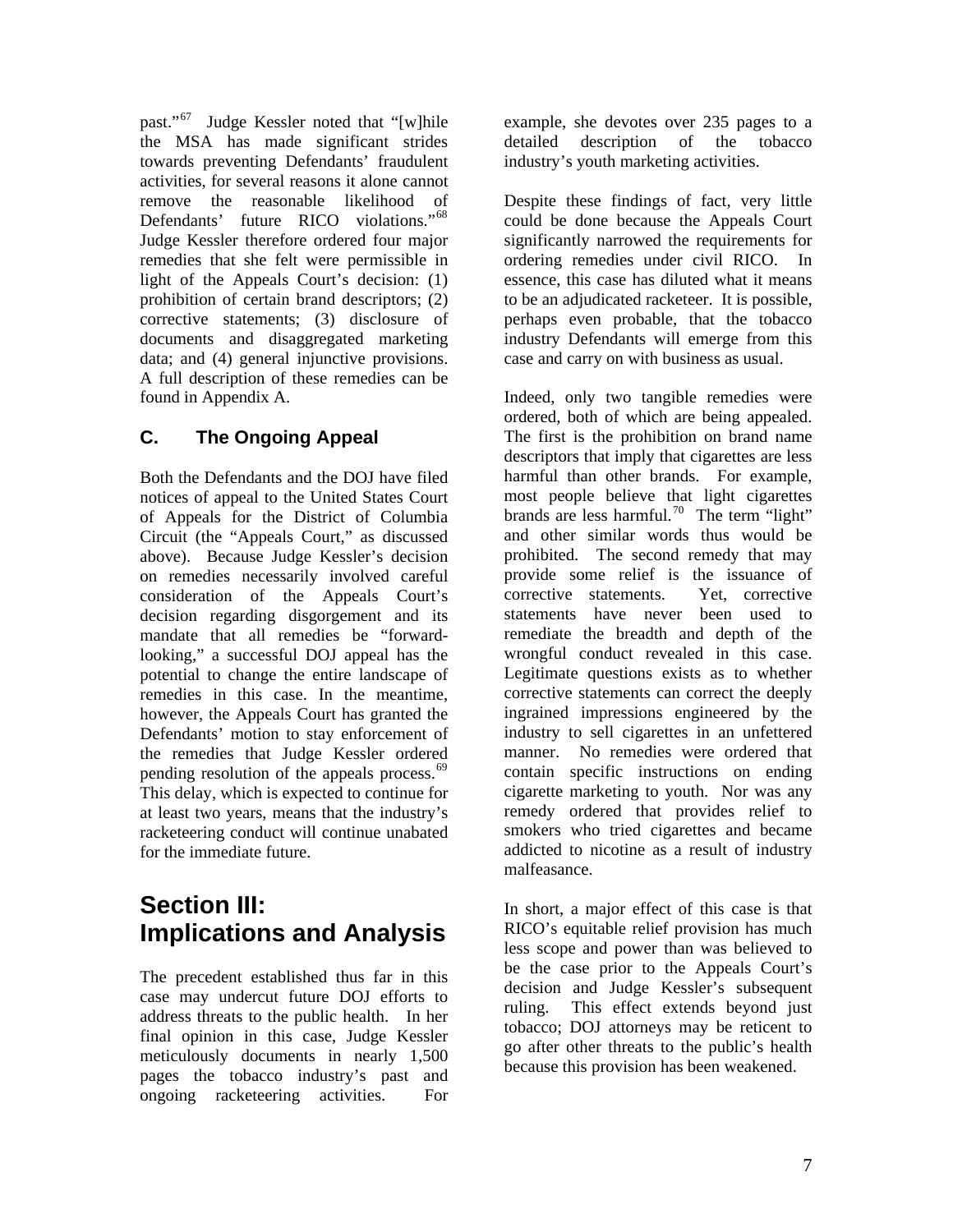Additionally, as a result of the Appeals Court's decision to deny disgorgement as a remedy, there now exists a split among appellate circuits on this point. Because the U.S. Supreme Court has denied *certiorari*, [71](#page-21-0) the split will remain unless the Supreme Court, following the Appeals Court's decision on the omnibus appeals filed by both the DOJ and the Defendants in response to Judge Kessler's final memorandum and order, takes up the point of whether disgorgement is permissible.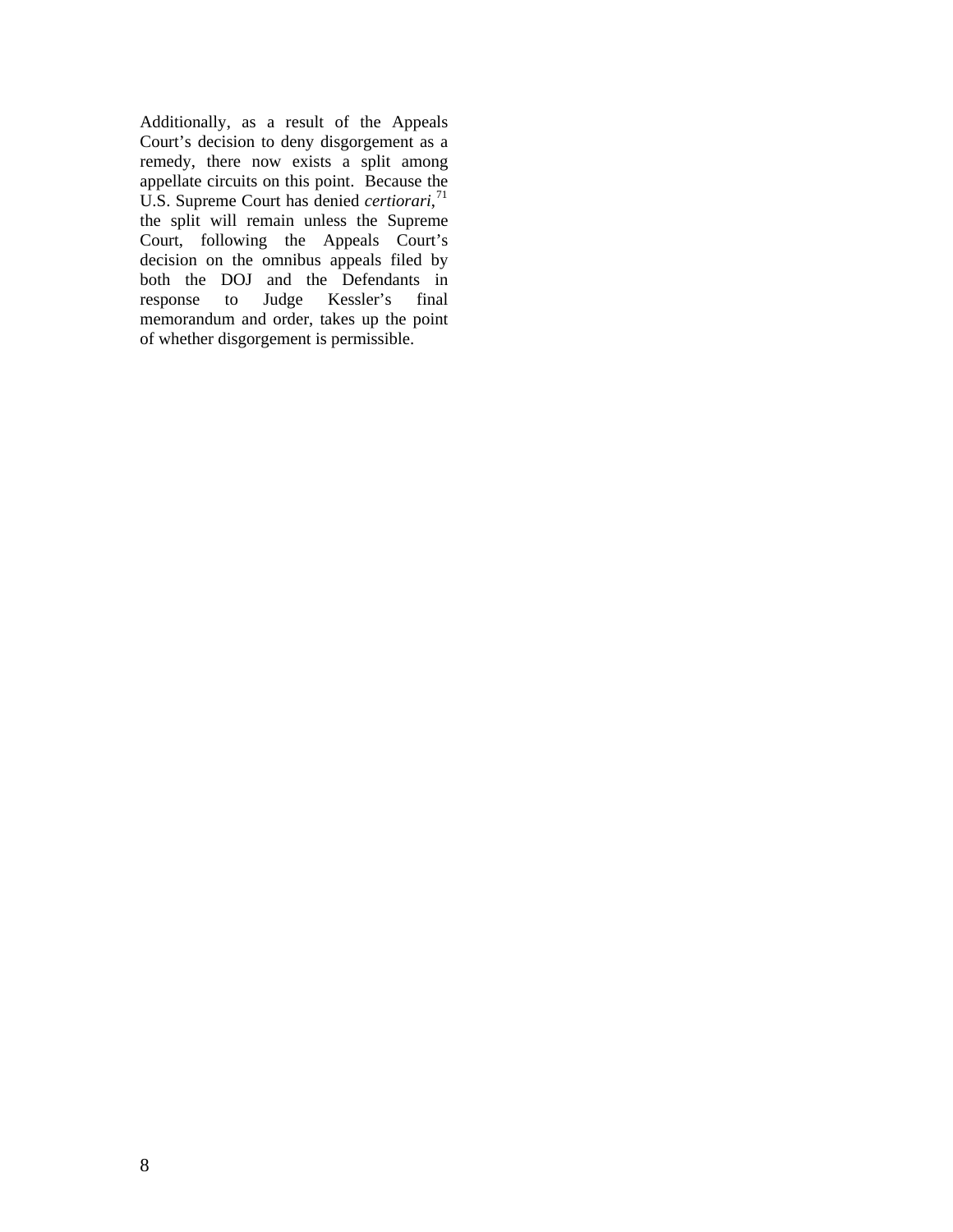# **APPENDIX A**

## **REMEDIES JUDGE KESSLER GRANTED**

The following is a complete summary of the four remedies that Judge Kessler ordered: (1) prohibition of brand descriptors; (2) corrective statements; (3) disclosure of documents and disaggregated marketing data; and (4) general injunctive provisions.

### **1. Prohibition of Brand Descriptors**[viii](#page-10-0), [72](#page-21-0)

Judge Kessler stated that since the 1970s, "Defendants also have used so-called brand descriptors such as 'light' and 'ultra light' to communicate reassuring messages that these are healthier cigarettes and to suggest that smoking low tar cigarettes is an acceptable alternative to quitting."<sup>[73](#page-21-0)</sup> She noted that even as data have emerged establishing that such cigarettes "are at least as harmful as 'full-flavor' brands, Defendants have developed new descriptors to convey implied health reassurance messages. $1/14$  She thus found that "the only way to restrain Defendants from their longstanding and continuing fraudulent efforts to deceive smokers, potential smokers, and the American public about 'light' and 'low tar' cigarettes"<sup>[75](#page-21-0)</sup> is to permanently enjoin them from "conveying any express or implied health message or health descriptor for any cigarette brand either in the brand name or on any packaging, advertising or other promotional, informational or other material."<sup>[76](#page-21-0)</sup> Such forbidden health descriptors include the words "low tar," "light," "ultra light," "mild," "natural," and "any other words which reasonably could be expected to result in a consumer believing that smoking the cigarette brand using that descriptor may result in a lower risk of disease or be less hazardous to health than smoking other brands of cigarettes."<sup>[77](#page-21-0)</sup> Judge Kessler also prohibited the Defendants from "representing directly, indirectly, or by implication, in advertising, promotional, informational or other material, public statements or by any other means, that low-tar, light, ultra light, mild, natural, or low-nicotine cigarettes may result in a lower risk of disease or are less hazardous to health than other brands of cigarettes."<sup>[78](#page-21-0)</sup> In keeping with the Appeals Court's opinion, Judge Kessler noted that this remedy is "forward looking and narrowly tailored to prevent and restrain their future fraudulent conduct relating to the marketing of low tar cigarettes."<sup>[79](#page-21-0)</sup>

### **2.** Corrective Statements<sup>[80](#page-21-0)</sup>

 $\overline{a}$ 

Judge Kessler found that the trial record "amply demonstrates that Defendants have made false, deceptive, and misleading public statements about cigarettes and smoking from at least January 1954, when the Frank Statement was published up until the present."<sup>[81](#page-21-0)</sup> The Frank Statement was a 1954 marketing campaign, in which the industry promised to examine the health effects of cigarette smoking in order to protect the public. <sup>[82](#page-21-0)</sup> The real purpose of the Frank Statement was to allay the public's health concerns without doing anything to protect the public's health. $83$  She also found ample evidence in the record "that certain of Defendants' public statements communicating their positions on smoking and health issues continue to omit material information or present information in a misleading and incomplete fashion."<sup>84</sup> She refuted the Defendants' argument that the First Amendment precludes corrective She refuted the Defendants' argument that the First Amendment precludes corrective statements, stating that they are "appropriate and necessary to prevent and restrain them from making fraudulent public statements on smoking and health matters in the future."<sup>[85](#page-21-0)</sup> She reasoned that "[t]he injunctive relief sought here is narrowly tailored to prevent Defendants from continuing to disseminate fraudulent public statements and marketing messages by requiring them to issue truthful corrective communications."[86](#page-21-0)

<span id="page-10-0"></span>viii Although this remedy appeared as one of four "General Injunctive Relief" provisions in the Order, it is discussed separately here. The other three "General Injunctive Relief" provisions are discussed together, below in section 4.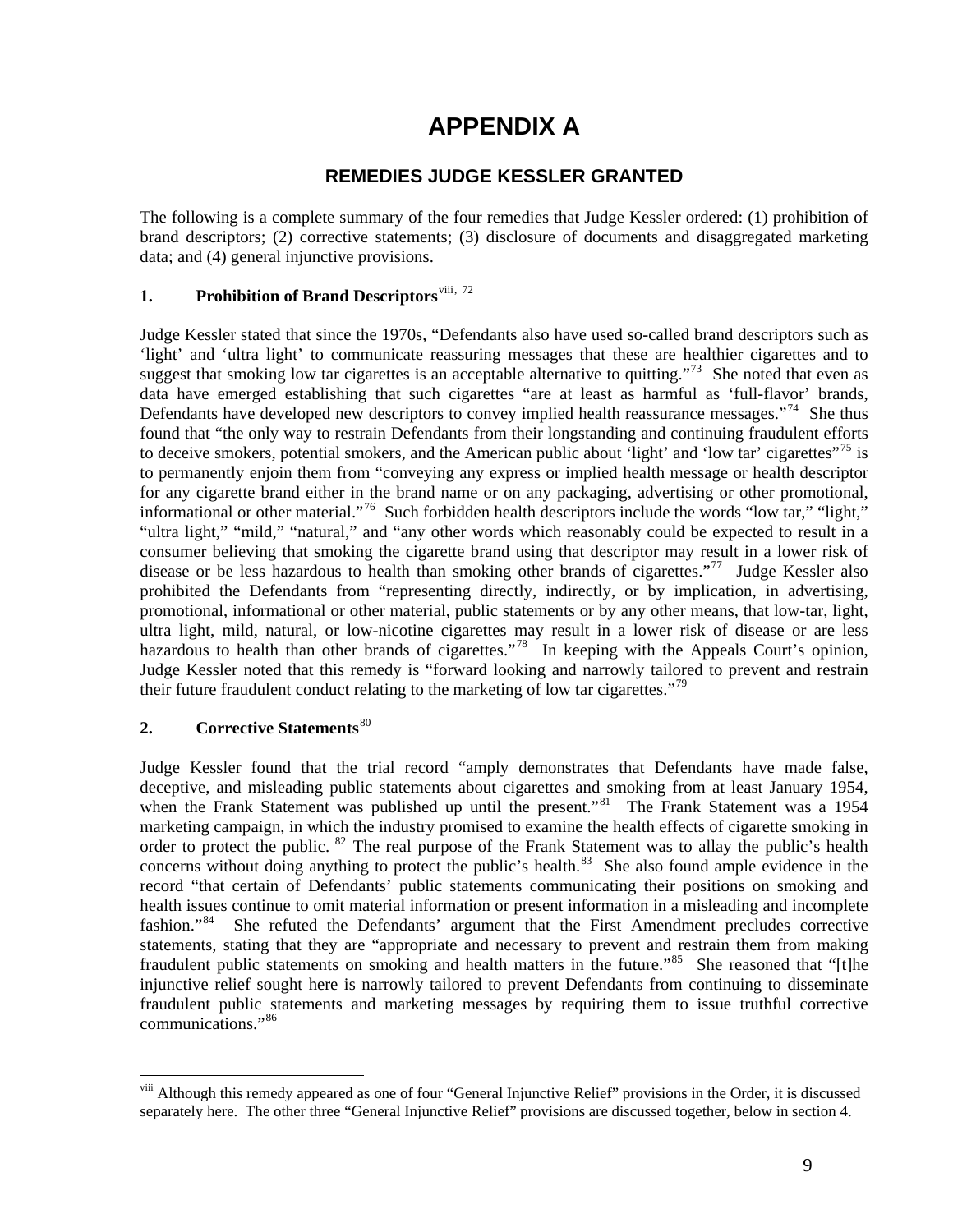Judge Kessler held that "the evidence identifies the various venues in which Defendants have made their fraudulent public statements about cigarettes, including, but not limited to, newspapers, television, magazines, onsets, and Internet websites.<sup>[87](#page-21-0)</sup> She thus ruled that the Defendants must publish courtapproved corrective statements in newspapers and disseminate them through television, advertisements, cigarette packaging onsets, in retail displays, and on their corporate websites. She called the venues for the corrective statements "the same vehicles which Defendants have themselves historically used to promulgate false smoking and health messages,"<sup>[88](#page-21-0)</sup> and through which they "continue to make affirmative statements on smoking and health issues that are fraudulent."<sup>[89](#page-21-0)</sup> The Order outlined a schedule for dissemination and publication of the corrective statements.

Such corrective statements are to address:

- addiction (that both nicotine and cigarette smoking are addictive);
- the adverse health effects of smoking (all the diseases that smoking has been proven to cause);
- the adverse health effects of exposure to environmental tobacco smoke (all the diseases that exposure to ETS has been proven to cause);
- Defendants' manipulation of the physical and chemical design of cigarettes (that Defendants manipulate the design of cigarettes to enhance the delivery of nicotine); and
- light and low tar cigarettes (that they are no less hazardous than full-flavor cigarettes).<sup>[90](#page-21-0)</sup>

The judge ordered no corrective communications regarding youth marketing or research suppression/document destruction.

#### **3.** Disclosure of documents and disaggregated marketing data<sup>[91](#page-21-0)</sup>

Finding that "Defendants' suppression and concealment of information has been integral to the Enterprise's overarching scheme to defraud," <sup>[92](#page-21-0)</sup> and that "[n]ot only have Defendants failed to publicly disclose all the information they internally held about their cigarettes, but they have also created false controversies about the existence of such information,"<sup>[93](#page-21-0)</sup> Judge Kessler felt that an order containing disclosure requirements will "act as a powerful restraint on Defendants' future fraudulent conduct."<sup>94</sup> Judge Kessler noted: "Indeed, this remedy is exactly what Judge Williams, in his concurrence in the [Appeals Court's] disgorgement opinion, recommends that the District Court do under [RICO]: 'impose transparency requirements so that future violations will be quickly and easily identified." <sup>[95](#page-21-0)</sup> Judge Kessler also noted that the Supreme Court "has recognized, in numerous other contexts over the past century, that compelled disclosures of information can prevent and restrain future frauds"<sup>[96](#page-21-0)</sup> and "has authorized injunctive relief requiring defendants who have been found to have engaged in past fraud to make ongoing public disclosures to prevent similar fraudulent conduct in the future."<sup>[97](#page-21-0)</sup>

#### *Document Depositories and Websites*

Under the MSA, the Defendants had been required to maintain document depositories in Minnesota and Guildford, England, as well as websites containing the same documents. Noting that the MSA's public disclosure requirements will end between 2008 and 2010, Judge Kessler stated: "[e]xtending those obligations, and subjecting all Defendants to similar, ongoing disclosure obligations, will work to prevent and restrain them from engaging in future frauds."<sup>[98](#page-21-0)</sup> She explained that maintaining the document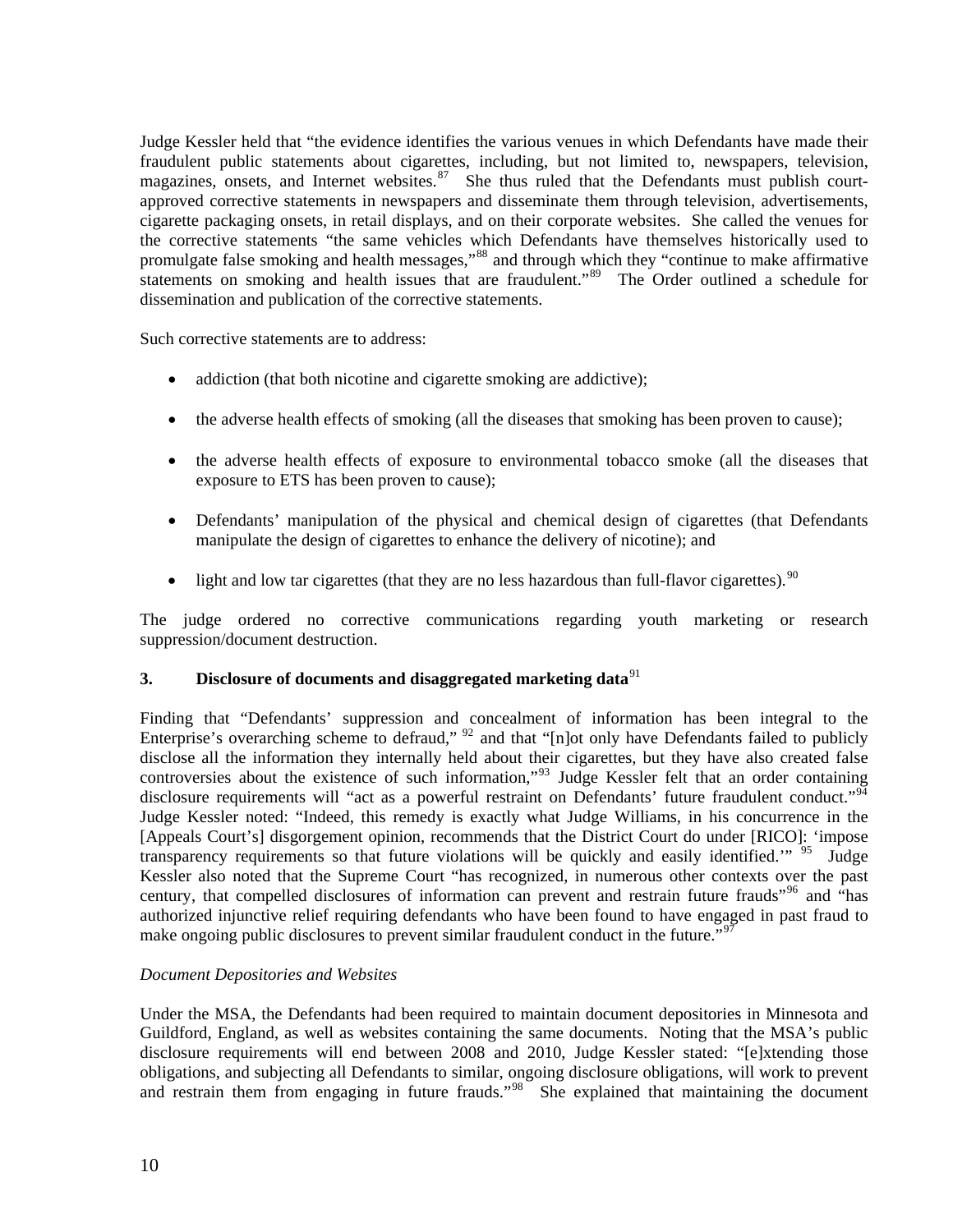depositories is a "first step towards preventing and restraining Defendants from engaging in future fraudulent activities."[99](#page-21-0) She further asserted that "[d]ocument depositories will provide hard copies of documents to the public and thus will reduce Defendants' ability to suppress, conceal, or remove those documents from public access."<sup>[100](#page-21-0)</sup>

Judge Kessler thus ordered the Defendants to continue maintaining their Minnesota and Guildford Depository obligations for an additional fifteen years – until September 1, 2021 – and to provide "meaningful tools to identify and analyze those documents" kept at these depositories.<sup>[101](#page-21-0)</sup> "To that end," Kessler wrote, "both document depositories must include databases which search individual documents (rather than files) by multiple bibliographic fields, such as Bates number, date, author, title, etc. Defendants are to employ the twenty-nine bibliographic fields specified in the MSA."<sup>[102](#page-21-0)</sup> The Defendants also must allow greater access to the Guildford Depository than that which is currently available.<sup>[103](#page-21-0)</sup> She also ordered the Defendants to maintain "Internet Document Websites" at their expense until September 1, 2021. $104$  The Defendants must update these websites with all current and future litigation-related documents and provide (and make the documents searchable by) bibliographic information for each document if it is not apparent on the document's face.<sup>[105](#page-21-0)</sup>

#### *Privilege Claims*

The tobacco industry traditionally has attempted to withhold documents from litigation through claims of privilege, frequently improperly or fraudulently.<sup>[106](#page-21-0)</sup> As a more egregious example, Judge Kessler cited the suit Minnesota's Attorney General brought against the tobacco industry to recoup Medicare expenditures for smoking-related illnesses, in which the tobacco Defendants "withheld some 230,000 documents (estimated to contain over 1000,000 pages) on grounds of privilege or confidentiality because of proprietary interest."<sup>[107](#page-21-0)</sup> Judge Kessler stated that "[t]he purpose of document disclosure will be substantially frustrated unless the Court requires Defendants to provide complete and accurate information about any documents they withhold on grounds of privilege or other protection, including confidentiality."<sup>[108](#page-22-0)</sup> Therefore, "[i]n order to provide the public with a reasonable method to determine which documents Defendants withhold on such grounds,"<sup>[109](#page-22-0)</sup> Judge Kessler ordered that the Defendants must provide full bibliographic information, as well as a summary of the basis for the privilege or confidentiality assertion.<sup>[110](#page-22-0)</sup> She said this is the "only way to guarantee transparency and ensure that Defendants do not engage in similar egregious conduct in the future."<sup>[111](#page-22-0)</sup>

#### *Disaggregated Marketing Data*

The DOJ requested a remedy ordering that the tobacco industry provide it with disaggregated marketing data, which is defined as "data broken down by type of marking, brand, geographical region, number of cigarettes sold, advertising in stores, and any other category of data collected and/or maintained by or on behalf of each Defendant regarding their cigarette marketing efforts."<sup>[112](#page-22-0)</sup> Currently, the tobacco Defendants already provide such information to the Federal Trade Commission as a matter of law.<sup>113</sup> Judge Kessler ordered the Defendants "to provide their disaggregated marketing data to the DOJ according to the same schedule on which they provide it to the [Federal Trade Commission]" until August 17, 2016.<sup>[114](#page-22-0)</sup> This order, Judge Kessler stated, will "ensure transparency of Defendants' marketing efforts, particularly those directed towards youth, and what effect such efforts are having."<sup>[115](#page-22-0)</sup> She also predicted that "[d]isclosure of this data will prevent and restrain Defendants from continuing to make false denials about their youth marketing efforts and will enable the DOJ to monitor such activities."<sup>[116](#page-22-0)</sup> She did not, however, grant the DOJ's request that this information be made public, noting that "[b]ecause such information is clearly proprietary . . . it will not be made public, as the DOJ requests. Instead, it will be disclosed only to the Department of Justice, the enforcing agent for this decree."<sup>[117](#page-22-0)</sup>

### **4.** General injunctive provisions<sup>[118](#page-22-0)</sup>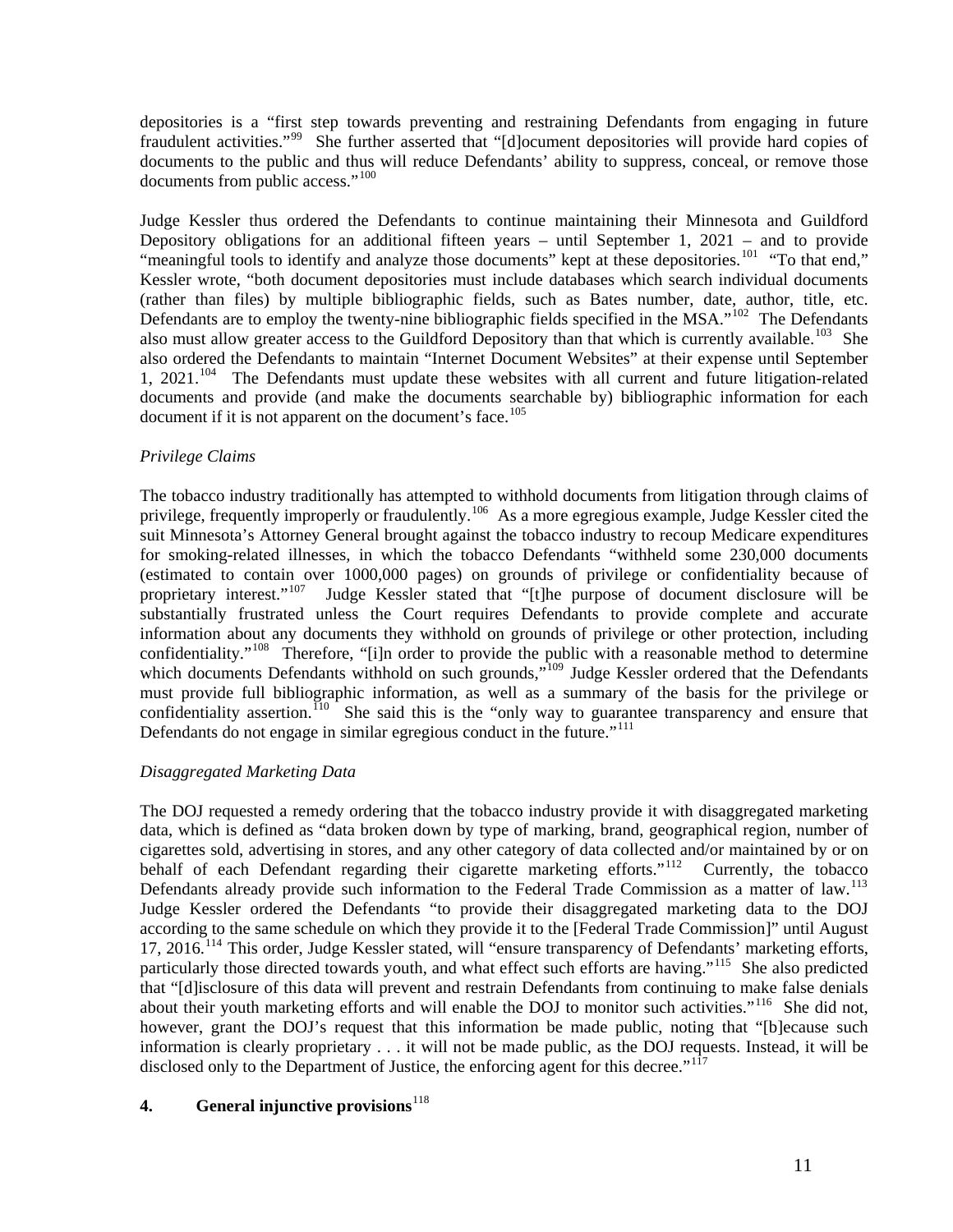In addition to specific remedies, Judge Kessler ordered several general injunctive remedies. First, she permanently enjoined the Defendants from "committing any act of racketeering, as defined in 18 USC Section 1961(1), relating in any way to manufacturing, marketing, promotion, health consequences or sale of cigarettes in the United States."[119](#page-22-0) Next, she permanently enjoined the Defendants from participating in the management and/or control of any of the affairs of the Council for Tobacco Research, the Tobacco Institute, the Center for Indoor Air Research, or any successor entities ( which acted as research and trade associations for the tobacco industry), and from reconstituting the form or function of these groups.<sup>120</sup> Finally, noting that "this is a case involving fraudulent statements about the devastating consequences of smoking,"<sup>[121](#page-22-0)</sup> Judge Kessler permanently enjoined the Defendants from "making, or causing to be made in any way, any material, false, misleading or deceptive statement or representation concerning cigarettes that is disseminated in the United States." $122$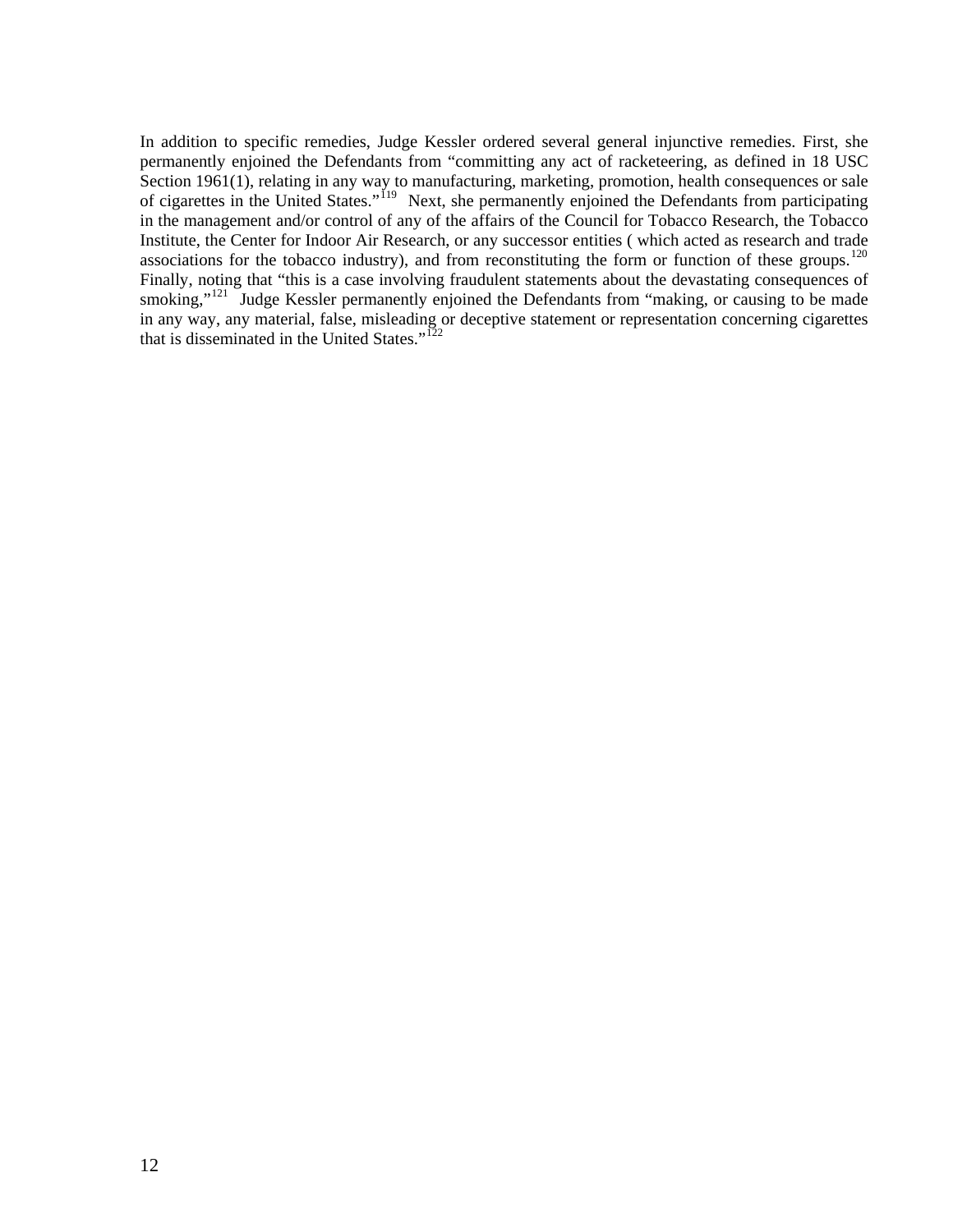# **APPENDIX B**

## **Dissenting Opinion**

The dissent's view of the disgorgement issue – which is similar to Judge Kessler's – is instructive to those wishing for a complete understanding of the differing ways that RICO's remedies provision can be interpreted. Like the majority, the dissent considered the relevant case law, the rules of statutory interpretation, and congressional intent.

## **A. Case law**

The dissent quoted from *[United States v. Turkette](http://web2.westlaw.com/find/default.wl?rs=WLW7.07&serialnum=1981126815&fn=_top&sv=Split&tc=-1&findtype=Y&tf=-1&db=708&vr=2.0&rp=%2ffind%2fdefault.wl&mt=LawSchoolPractitioner)*,<sup>[123](#page-22-0)</sup> a U.S. Supreme Court case citing RICO's legislative history, which stated, "Congress passed the Organized Crime Control Act of 1970, which included RICO, 'to seek the eradication of organized crime in the United States . . . by providing enhanced sanctions and new remedies to deal with the unlawful activities of those engaged in organized crime. $1^{124}$  $1^{124}$  $1^{124}$ 

Another case the dissent found to be instructive (and that the DOJ relied upon in its brief) is *[Mitchell v.](http://web2.westlaw.com/find/default.wl?rs=WLW7.07&serialnum=1960122466&fn=_top&sv=Split&tc=-1&findtype=Y&tf=-1&db=708&vr=2.0&rp=%2ffind%2fdefault.wl&mt=LawSchoolPractitioner)  [DeMario Jewelry](http://web2.westlaw.com/find/default.wl?rs=WLW7.07&serialnum=1960122466&fn=_top&sv=Split&tc=-1&findtype=Y&tf=-1&db=708&vr=2.0&rp=%2ffind%2fdefault.wl&mt=LawSchoolPractitioner)*. [125](#page-22-0) In that case, the DOJ invoked the court's jurisdiction to restrain violations of a section of the Fair Labor Standards Act ("FLSA") of 1938 that makes it unlawful for a covered employer to discharge or discriminate against an employee who files a complaint or institutes a proceeding under the Act. The Supreme Court concluded that "make whole" reimbursement for lost wages was a permissible remedy under the Act and affirmed the Court's broad equitable jurisdiction, stating "[u]nless otherwise provided by statute, all the inherent equitable powers of the District Court are available for the proper and complete exercise of that jurisdiction.<sup>"[126](#page-22-0)</sup>

While the majority distinguished *Mitchell* by saying that in the civil RICO statute Congress did not grant broad equitable powers or jurisdiction for the court to order disgorgement,[127](#page-22-0) the dissent stated, "*Mitchell* reinforces the proposition that district courts may order any equitable powers brought by the DOJ."<sup>128</sup> For emphasis, the dissent cited a later D.C. Circuit case holding that district courts may order disgorgement under sections of the Security Exchange Act that provide district courts with "'jurisdiction to issue writs of mandamus, injunctions, and orders commanding' compliance with the act and regulations made under it."<sup>[129](#page-22-0)</sup> Finally, the dissent pointed to a number of cases in various other appellate circuits where the courts reasoned similarly and relied on the Supreme Court's decision in *Porter v. Warner Holding Co.* in interpreting various other federal legislation with restitution remedies.<sup>130</sup>

The dissent disagreed with the Defendants' assertion that the only way to prevent future RICO violations is to issue injunctions, and with the concurring judge's assertion that it is "'almost inconceivable' that disgorgement can change the incentives governing a defendant's future behavior given RICO's other provisions."[131](#page-22-0) Once again, the dissent pointed to *Porter*, which it felt "indicated that disgorgement may encourage guilty Defendants to obey the law in the future" and in which the Supreme Court "concluded that '[f]uture compliance may be more definitely assured if one is compelled to restore one's illegal gains. $\overline{\cdots}$ <sup>[132](#page-22-0)</sup>

## **B. Rules of Statutory Interpretation**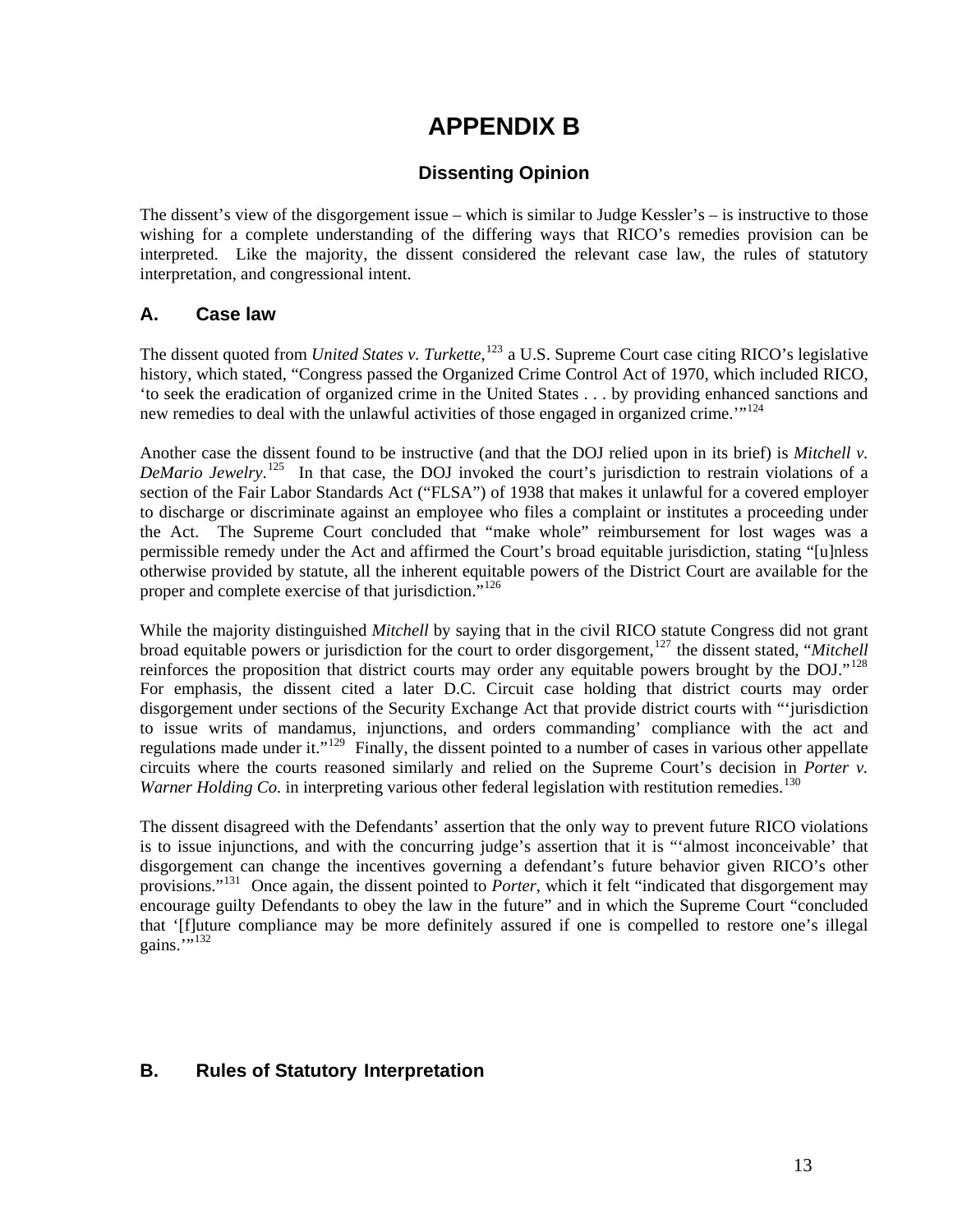In interpreting the meaning of the statute, the dissent focused on the definition of the words "prevent and restrain," referring to their definitions in *Webster's Dictionary*:<sup>[133](#page-22-0)</sup>

"Prevent" has many meanings. The first nonarchaic one listed in *Webster's Third New International Dictionary* (1961) is "to deprive of power or hope of acting, operating, or succeeding in a purpose." "Restrain" can mean "to hold (as a person) back from some action, procedure, or course: prevent from doing something (as by physical or moral force or social pressure)" and "to limit or restrict to or in respect to a particular action or course: keep within bounds or under control."<sup>[134](#page-22-0)</sup>

The dissent called the majority opinion's reasons for interpreting the statute as not allowing disgorgement "unpersuasive."<sup>[135](#page-22-0)</sup> In contrast to the majority's position that the court's equitable jurisdiction was limited to only those three remedies explicitly stated in the statute or to remedies similar in nature to them, the dissent read the rules of statutory interpretation much differently.<sup>[136](#page-22-0)</sup> The dissent doubted whether the canons of legislative intent "even apply here at all,"[137](#page-22-0) and cited instances where the Supreme Court declined to use the canons altogether in interpreting the power of a statute and instead applied a more expansive interpretation of the law based on a reading of the statute's legislative intent.<sup>[138](#page-22-0)</sup> The dissent emphasized that Congress had instructed that RICO "shall be liberally construed to effectuate its remedial purposes."<sup>[139](#page-22-0)</sup>

In response to the Defendants' assertion that only injunctions provide the appropriate relief under Section  $1964(a)$ , the dissent said this "cuts against the statute's plain language – Congress would hardly have included divestment in its list of sample remedies if it thought injunctions alone would be adequate," and said that the Defendants' argument "ignores the equitable flexibility the statute was designed to preserve."<sup>[140](#page-22-0)</sup> Alternatively, the dissent suggested that "[s]ometimes injunctive relief alone will make the most sense; other times, different equitable remedies or combinations of equitable remedies, perhaps including disgorgement, might prove as or more effective."<sup>[141](#page-22-0)</sup> Ultimately, the decision as to whether disgorgement as a remedy is appropriate in this case is an issue of fact, not statutory interpretation, argued the dissent, echoing Judge Kessler's initial finding.<sup>[142](#page-22-0)</sup> The dissent claimed " $[$ f $]$ or these determinations, we must rely in the first instance not on what we appellate judges can or cannot imagine will 'prevent or restrain,' but on tried and true methods of fact-finding before district courts – including cross-examination and presentation of contrary evidence."<sup>[143](#page-22-0)</sup>

## **C. Congressional Intent**

The dissent addressed the majority's concerns regarding the fact that other parts of RICO require a higher burden of proof or have a tighter statute of limitation than the civil RICO provisions – resulting in possible duplicative recovery. Stating that these concerns are relevant, the dissent nevertheless disagreed, stating that such concerns should not "stop a court from issuing equitable orders that accomplish the express statutory purpose of preventing and restraining RICO violations, whether the remedies are specifically listed in section 1964(a), e.g., divestment, or available as other 'appropriate orders."<sup>[144](#page-22-0)</sup>

# **APPENDIX C**

## **Commentators' Views on Key Issues**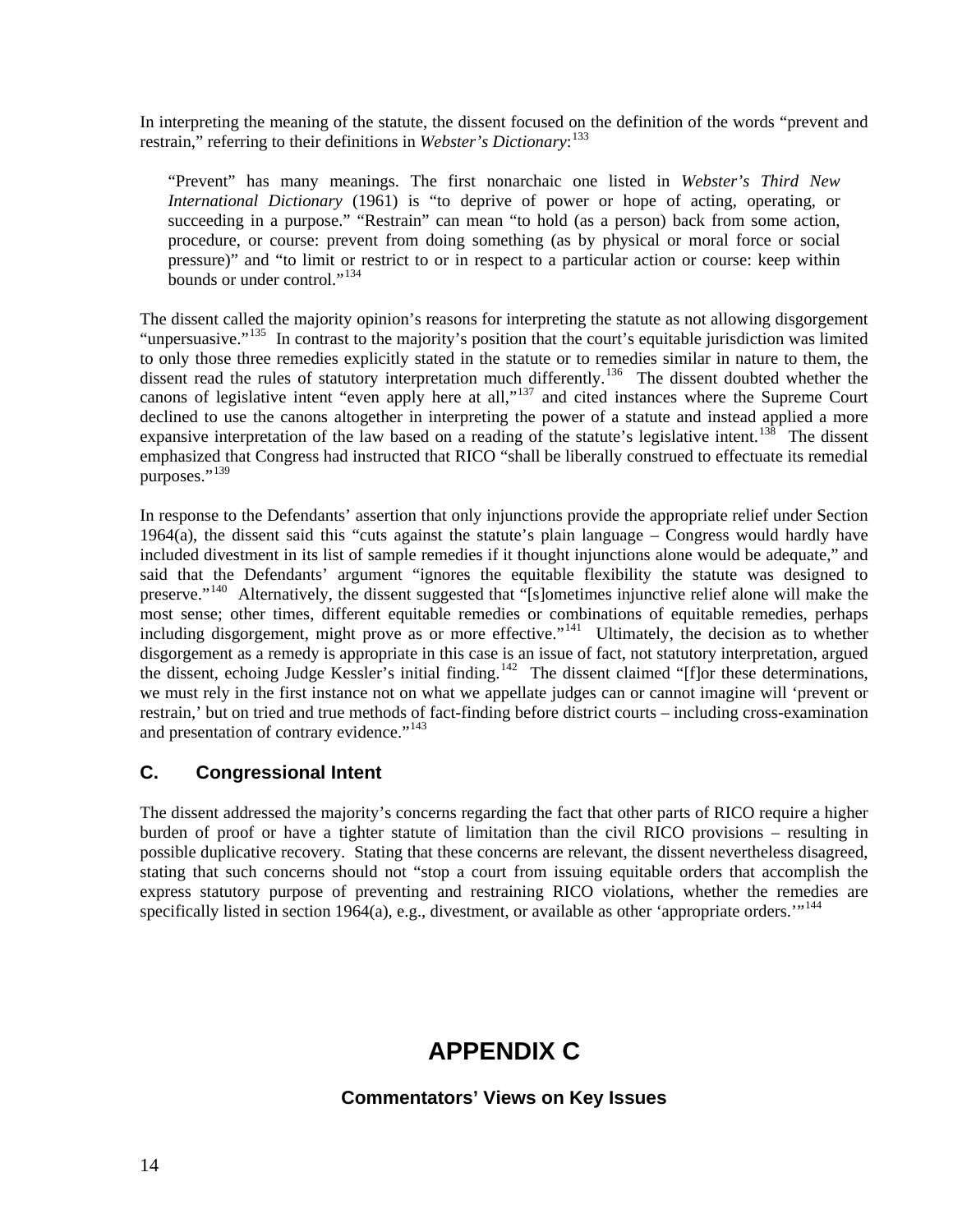## **From the Appeals Court's Decision**

Several commentators have weighed in on the appropriateness of the Appeals Court's decision limiting Judge Kessler's equitable powers under civil RICO to order disgorgement as an appropriate remedy. They also have examined the issue of statutory language interpretation in general as well as Congress's specific intent when it passed the RICO statute. Similar to an examination of the dissent's opinion, the commentators' opinions can be instructive to those wishing for a complete understanding of the differing ways that RICO's remedies provision can be interpreted.

## **A. Breadth of Courts' Equitable Powers to Fashion Remedies**

### *In Favor of the Appeals Court's Decision: Matthew Spitzer*

Commentator Matthew Spitzer expressed concern with disgorgement as a remedy for several reasons.<sup>145</sup> First, he felt that courts should not be allowed unfettered discretion to fashion remedies despite what appeared to him as clear limitations presented by the statute's language.<sup>[146](#page-22-0)</sup> Spitzer argued that the court had no equitable power to order disgorgement under RICO because the DOJ in this case could not demonstrate a causal link between the harms it alleged and the relief it sought.<sup>[147](#page-22-0)</sup> In other words, he felt that the DOJ was just pursuing the Defendants' ill-gotten gains as a pretext for fining them, which is not permissible under civil RICO, and stated that "the DOJ may not use RICO as a pretext to pursue broad quests for repayment in the name of public service."<sup>[148](#page-22-0)</sup> Note that in sharp contrast to this commentator's opinion, Judge Kessler made clear in her final memorandum and order that the public interest overrides most concerns when it comes to the application of RICO and its remedies.<sup>[149](#page-22-0)</sup>

Second, Spitzer asserted that "[w]ith RICO, using civil disgorgement as an enforcement tactic, though arguably a deterrent, causes more harm than good," because of three policy reasons: (1) it harms innocent parties; (2) it is too penalizing; and (3) there are better deterrents.<sup>[150](#page-22-0)</sup> Spitzer's main concern was for the survival of those invested in the business itself, including the stakeholders, investors, and creditors.<sup>[151](#page-22-0)</sup> Judge Kessler's findings of fact, however, make it clear that she considered none of the individual executives, board members, employees or tobacco industry lawyers blameless in the tobacco industry's extremely sophisticated scheme to defraud its customers. She stated, "[i]n short, Defendants have marketed and sold their lethal products with zeal, with deception, with a single-minded focus on their financial success, and without regard for the human tragedy or social costs that success exacted."[152](#page-22-0)

### *Against the Appeals Court's Decision: Christopher McCall*

Commentator Christopher McCall, on the other hand, argued that RICO Section 1964(a) "grants district courts the full range of their equitable authority – authority which includes the power to disgorge RICO defendants of ill-gotten gains."[153](#page-22-0) McCall pointed to the Supreme Court precedent set in *Porter*[154](#page-22-0) as well as the Second and Fifth Circuits in *Carson*[155](#page-22-0) and *Richard*[156](#page-22-0) respectively, all of which construed the statute as containing the possibility for disgorgement under the right circumstances.<sup>[157](#page-22-0)</sup> McCall argued that Section 1964(a) "contains neither a 'clear and valid legislative command' nor a 'necessary and inescapable inference' restricting a district court's 'inherent equitable powers."<sup>[158](#page-22-0)</sup> He expressed concern equal with that of Judge Kessler for the public interest in determining the scope of a court's equitable powers, stating, "bearing in mind the Supreme Court's admonition in *Porter* that, where the public interest is implicated – as it undoubtedly is in the DOJ's case against the tobacco companies – district courts' 'equitable powers assume an even broader and more flexible character.'"<sup>[159](#page-22-0)</sup> Any argument that circumvents the public interest and attempts to place a narrow construction on the statute's "prevent and restrain" language "simply cannot carry the day," McCall argued.<sup>[160](#page-22-0)</sup>

## **B. Interpretation of Legislation and Legislative Intent**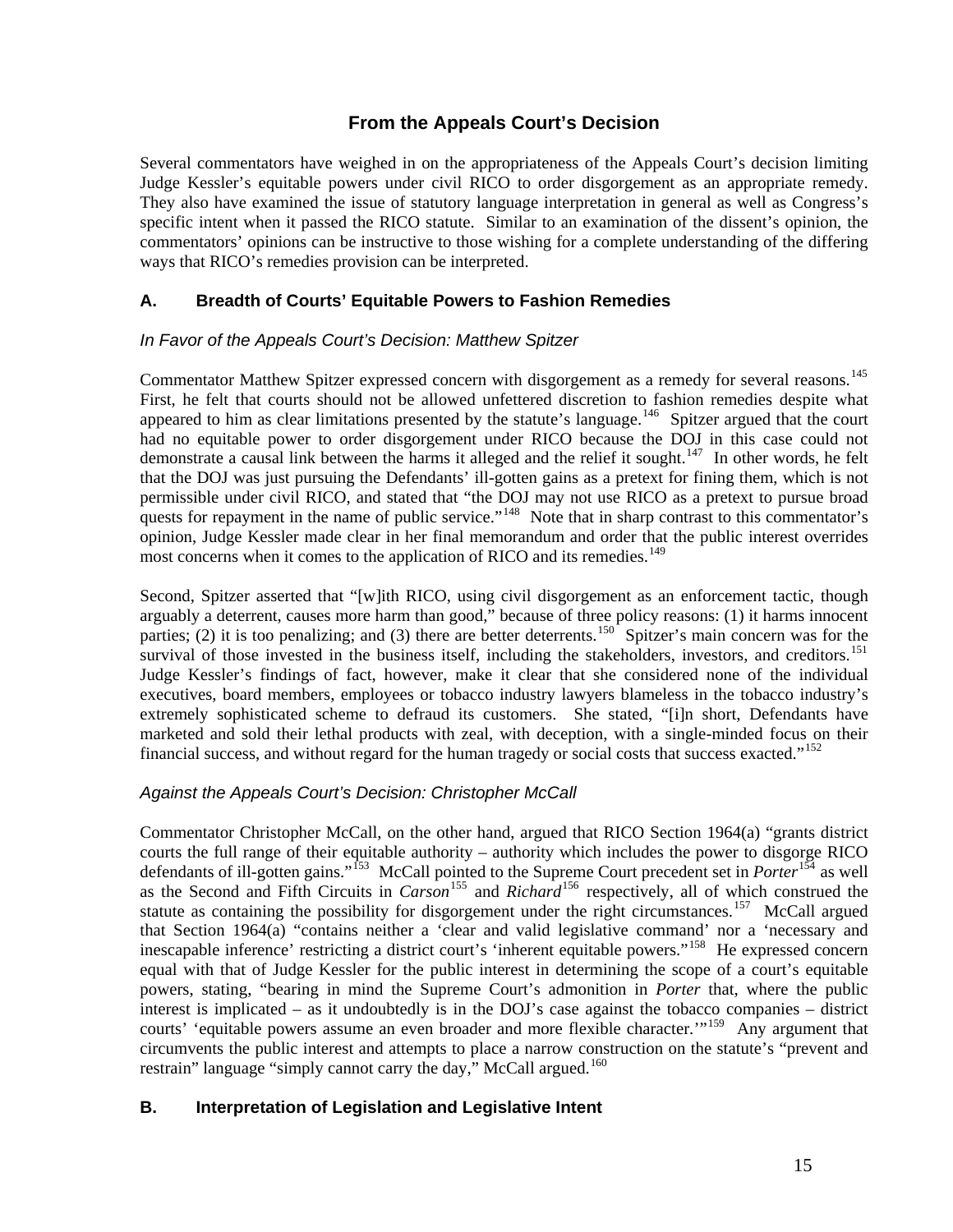### *In Favor of the Appeals Court's Decision: Matthew Spitzer*

Spitzer argued for a strict statutory interpretation and said that although it is recognized that federal courts have broad equitable jurisdiction, it "must be founded upon specific language granted within statutory language."<sup>[161](#page-22-0)</sup> His analysis followed the Appeals Court's example by ignoring the words "including, but not limited to" that appear twice in the statute's text.<sup>[162](#page-22-0)</sup> In the RICO provision at issue, Spitzer claimed that the opportunity to fill in loopholes is limited to remedies that share similar goals (those which "prevent and restrain") to those enumerated. $163$ 

#### *Against the Appeals Court's Decision: Christopher McCall, Ted Murphy & David Dobin*

The place to look for Congress's intent in interpreting legislation is the statute's legislative history.<sup>164</sup> Regarding Congress's specific intent for the application of the remedies provisions under RICO, McCall argued that disgorgement can be a permissible remedy under an expansive reading of the statute because Congress stated that the statute "shall be liberally construed to effectuate its broad remedial purposes."[165](#page-23-0)  He asserted that district courts should have the authority under RICO to "craft equitable relief broad enough to do all that is necessary,"[166](#page-23-0) and claimed that "[t]here is simply no evidence . . . that Congress intended to withhold or limit a district court's equitable jurisdiction in § 1964(a)."[167](#page-23-0) On the contrary, McCall found a "'clear and valid legislative command' that Congress intended to grant district courts full equitable jurisdiction, not restrict it."<sup>[168](#page-23-0)</sup> Analyzing the statute's specific language, McCall felt that the Appeals Court majority opinion reads all meaning out of the statutory provision that grants courts jurisdiction to issue "appropriate orders, including but not limited to" those three example enumerated in the statute.[169](#page-23-0) He concluded that "[u]nless the words 'including but not limited to' are superfluous, then additional remedies beyond those enumerated must be permissible under  $1964(a)$ ."<sup>[170](#page-23-0)</sup>

Commentators Ted Murphy and David Dobin took a more direct line to the source of Congress's intent in establishing the remedies available under RICO. They recounted testimony from one of the statute's original authors, G. Robert Blakey, Chief Counsel of the Subcommittee on Criminal Laws and Procedures of the United States Senate at the time of enactment.<sup>[171](#page-23-0)</sup> Blakey is known as the "father of RICO."<sup>[172](#page-23-0)</sup> On September 5, 2001, Blakey testified before the Senate Judiciary Committee on the topic of "RICO and Tobacco," and told the committee that "the legislative history indicates that [Section 1964(a)'s] language was not intended to confine the courts to purely forward-looking remedies."<sup>[173](#page-23-0)</sup> This broad interpretation of RICO matches that of the Appeals Court dissent. In his testimony, Blakey further declared that the *Carson* case was "a sadly mistaken and misguided decision" that put unnecessary fetters upon disgorgement as a remedy.[174](#page-23-0) Blakey stated that even if correctly decided, *Carson* was distinguishable with the DOJ's case against the tobacco industry because

*Carson* involved a retiree who was not in a position to commit any more RICO predicate offenses. In the tobacco context, however, the predicate offenses and the RICO enterprise are still ongoing. . . *Carson*, moreover, is poorly reasoned; and it is, in fact, wrongly decided. Disgorgement is a well-settled remedy of traditional equitable powers. The legislative history of RICO indicates that its authors intended to grant courts at least as much authority as they possessed under antitrust statutes. . . . While § 1964(a) contains the phrase "prevent and restrain," the legislative history indicates that this language was not intended to confine the court to purely forward-looking remedies. The list is "illustrative, not exhaustive."<sup>[175](#page-23-0)</sup>

Murphy and Dobin concluded that "[g]iven this history, some form of disgorgement should be available under civil RICO law." They contended that the Appeals Court's majority opinion "does not withstand scrutiny" because evidence demonstrated that the DOJ could have shown that the tobacco Defendants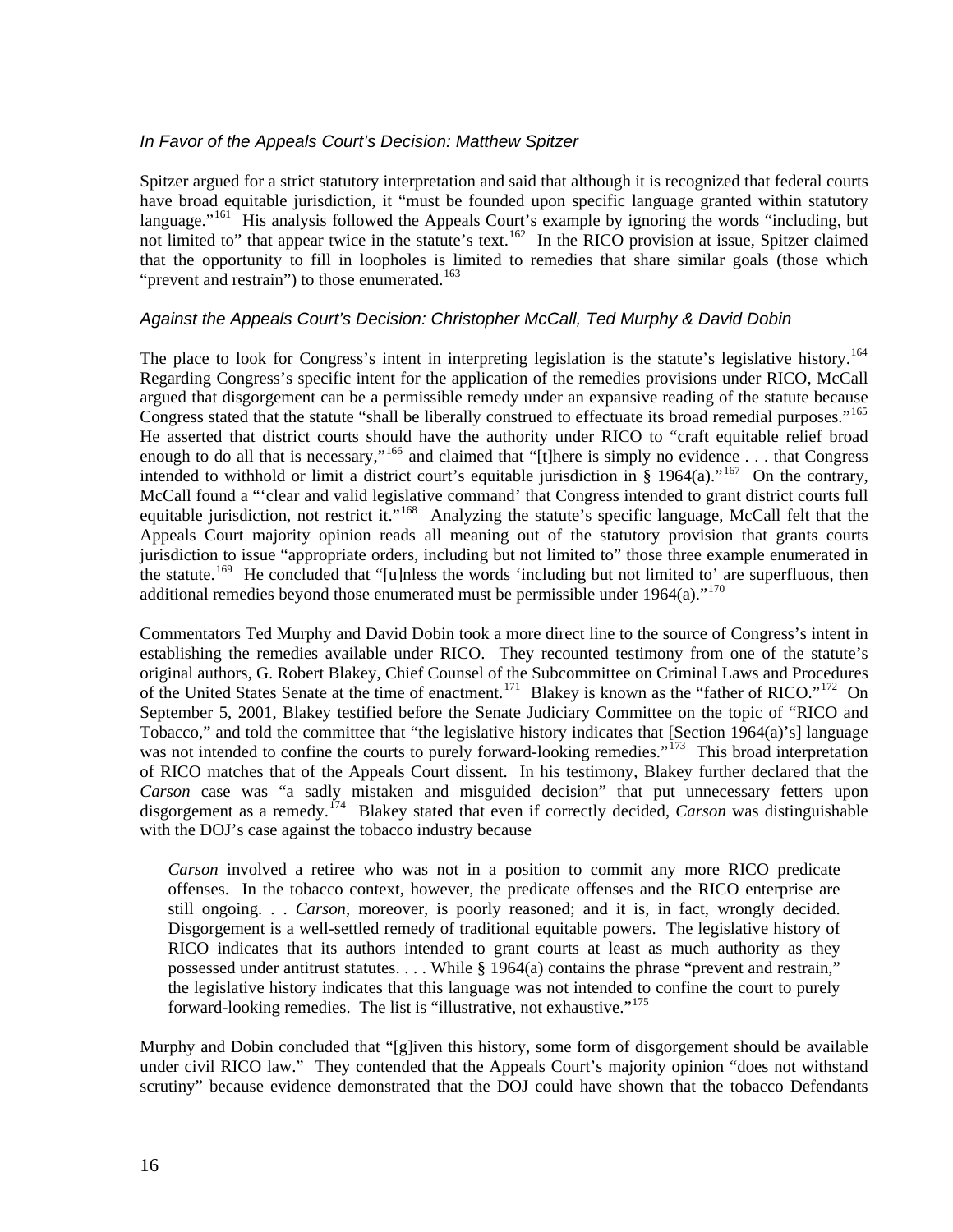were using past ill-gotten gains to finance future RICO violations and was likely to continue this pattern of behavior.<sup>[176](#page-23-0)</sup>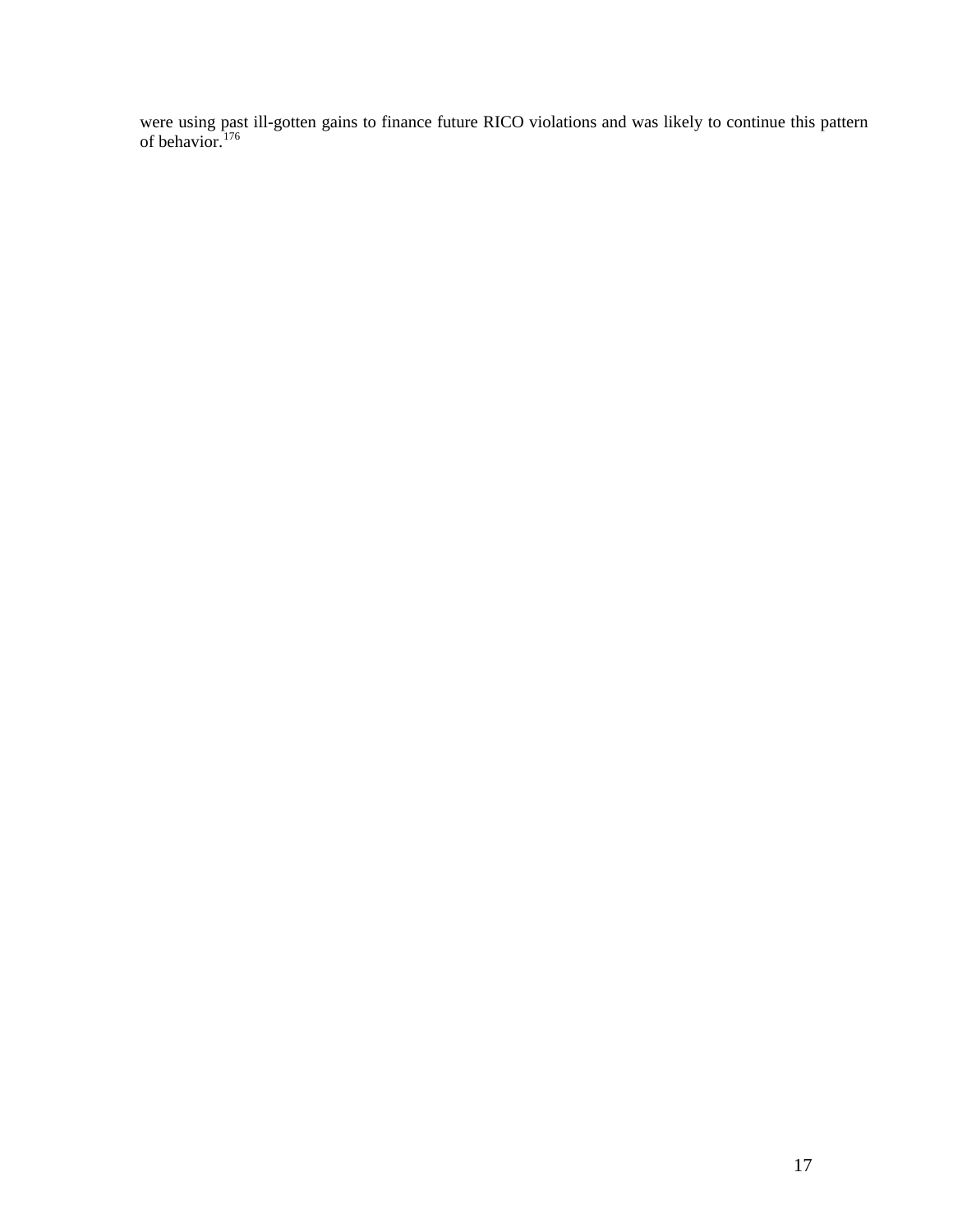# **About the Public Health Advocacy Institute**

The Public Health Advocacy Institute (PHAI) is a public health law research and advocacy organization. PHAI is dedicated to protecting the health of the public. Our goal is to support and enhance public health understanding and commitment among law teachers and students, legislators and regulators, the courts, and others who shape public policy through the law.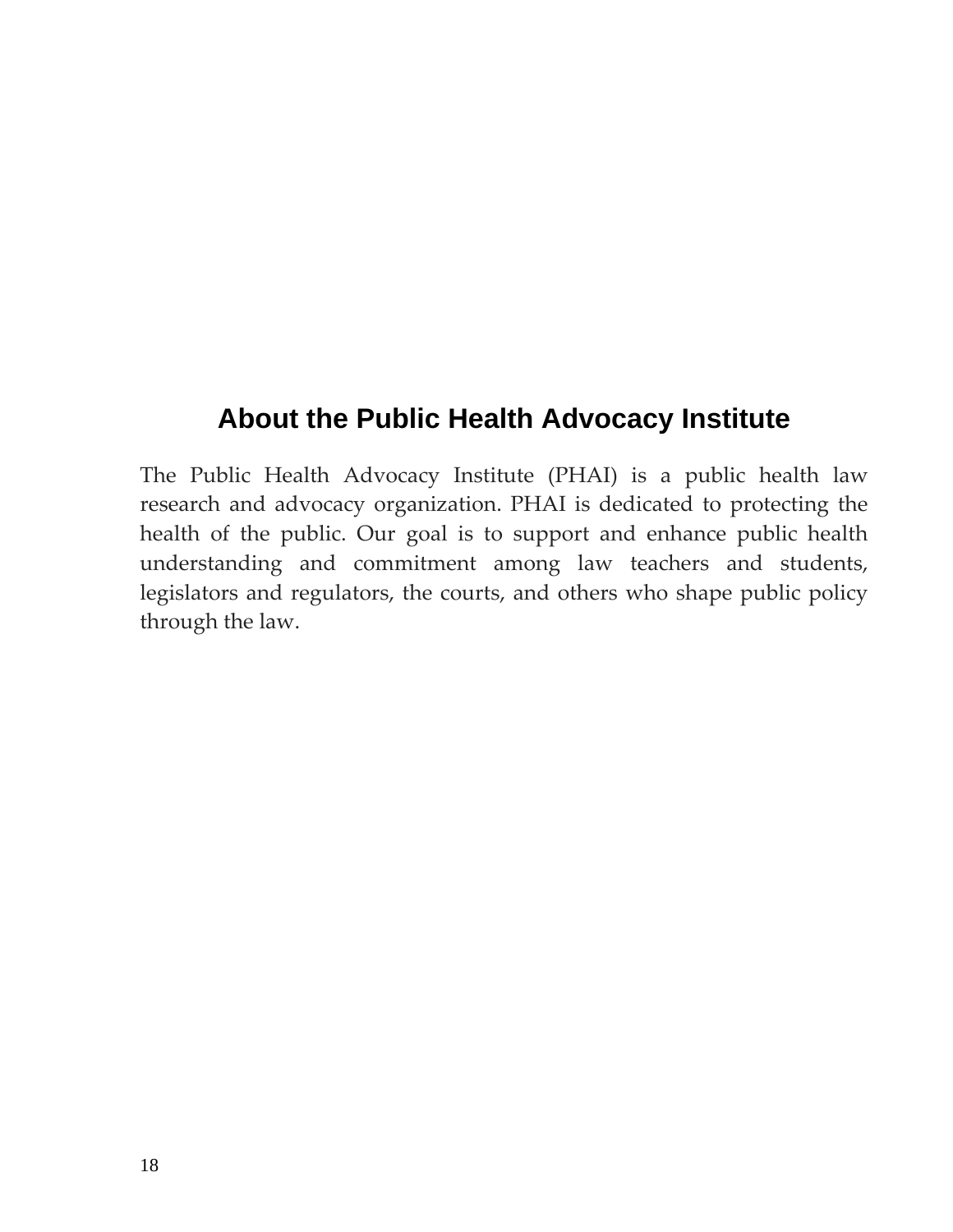#### <span id="page-20-1"></span>**Endnotes**

<span id="page-20-2"></span><span id="page-20-0"></span> $\overline{a}$ <sup>1</sup> United States v. Philip Morris USA, Inc., et al., 116 F. Supp. 2d 131 (D.D.C. 2000). <sup>2</sup> Racketeer Influenced and Corrupt Organizations Act, 18 U.S.C. §§ 1961-1968 (statute as a whole); § 1964(a) (equitable relief provision) (2000).<br><sup>3</sup> Second Amended Compleint in *United Stat* <sup>3</sup> Second Amended Complaint in *United States v. Philip Morris USA, Inc., et al.*, available at<br>http://www.usdoj.gov/civil/cases/tobacco2/DOJ%20Web%20-%20Amended%20Complaint.pdf. United States v. Philip Morris USA, Inc., et al., 321 F.Supp.2d 72, 77 (D.D.C. 2004).  $\frac{5}{18}$  U.S.C. § 1964(a).<br> $\frac{6}{18}$  U.S.C. § 1964(a).<br> $\frac{6}{18}$  United States v. Philip Morris USA, Inc., et al., 396 F.3d 1190 (D.C. Circuit 2005). 7 United States v. Philip Morris USA, Inc., et al., 2005 U.S. App. LEXIS 6733 (April 19, 2005); United States v. Philip<br>Morris USA, Inc., et al., 2005 U.S. App. LEXIS 6734 (April 19, 2005). Morris USA, Inc., et al., 2005 U.S. App. LEXIS 6734 (April 19, 2005).<br>
Noris Ush (also sc. Philip Morris USA, Inc., et al. 546 U.S. 980 (2005).<br>
<sup>9</sup> United States v. Philip Morris USA, Inc., et al. 449 F. Supp. 2d 1 (D.D.C 345, 355 (5th Cir. 2003).<br><sup>41</sup> United States v. Philip Morris USA, Inc., et al., 396 F.3d at 1201, quoting Carson, 53 F.3d at 1182. <sup>42</sup> Id., quoting Richard v. Hoechst, 355 F.3d at 355.<br><sup>43</sup> For a discussion of the court's reasoning in Richard v. Hoechst, see Christopher L. McCall, *Equity Up In Smoke:*<br>Civil RICO, Disgorgement, and United States v. P <sup>44</sup> United States v. Philip Morris USA, Inc., et al., 396 F.3d 1190, 1201 (D.C. Circuit 2005).<br><sup>45</sup> United States v. Philip Morris USA, Inc., et al., 2005 U.S. App. LEXIS 6733 (April 19, 2005).<br><sup>46</sup> United States v. Phil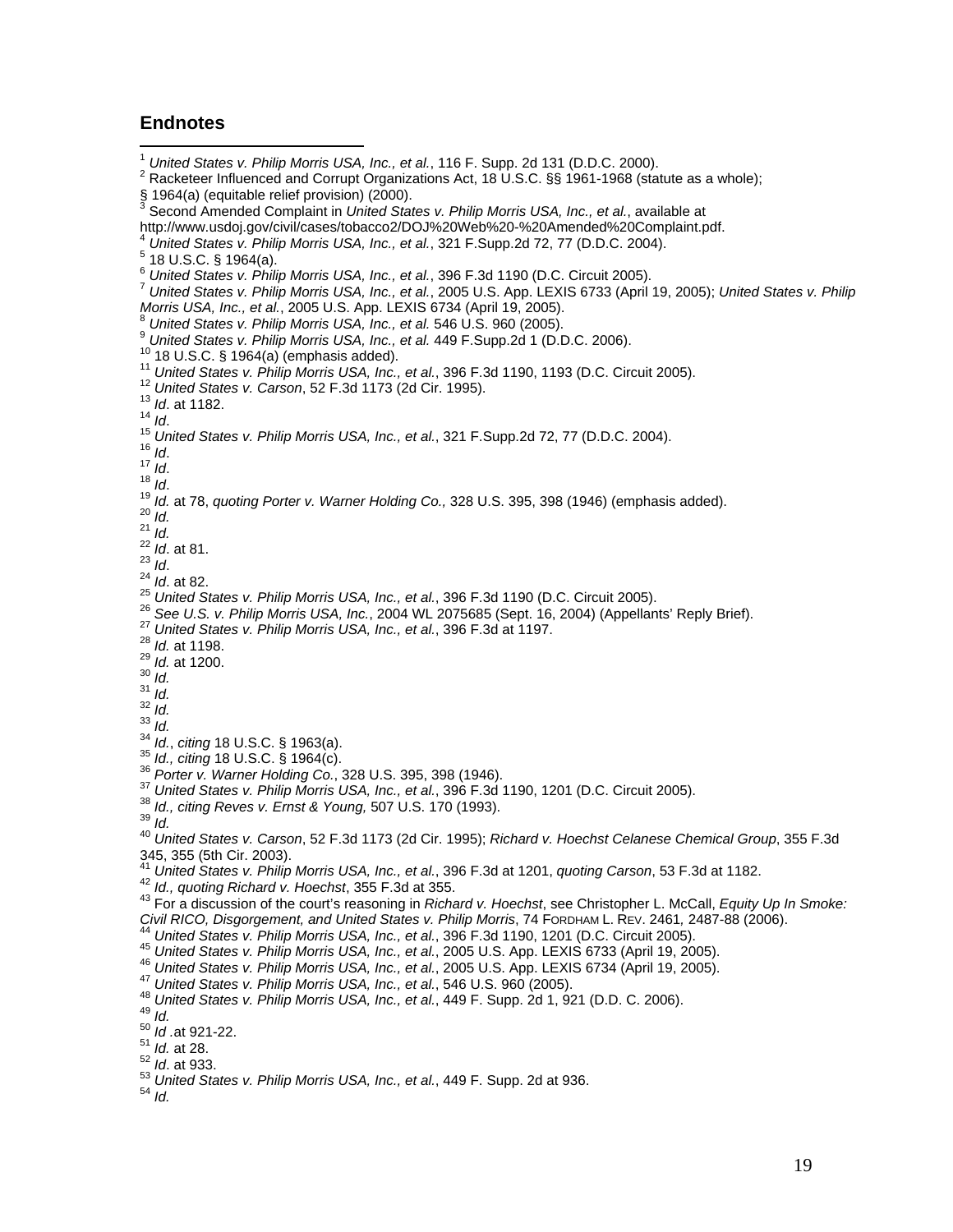<span id="page-21-0"></span><sup>55</sup> *ld.*<br>
<sup>56</sup> *ld.* at 933, 936.<br>
<sup>57</sup> *ld.* at 933, 937.<br>
<sup>58</sup> *ld.* at 933, 937.<br>
<sup>69</sup> *ld.* at 933-934.<br>
<sup>60</sup> *ld.* at 933-934.<br>
<sup>61</sup> *ld.* at 934. The DOJ based its figure on the fact that \$3,000 is the upper limit could expect to earn from making its brands appealing to an individual within the demographic target. *Id.*<br>
62 *Id.*<br>
63 *Id.* at 929.<br>
65 *Id.*<br>
66 *Id.*<br>
67 *Id.* at 910-11.<br>
68 *Id.*<br>
67 *Id.* at 913.<br>
69 *U.S. v. Phi* 

- 
- 

Stay).

70 See American Cancer Society, *Smokers Confused About Effect of Nicotine, "Light" Cigarettes*, Nov. 17, 2005, available at

http://www.cancer.org/docroot/NWS/content/NWS\_2\_1x\_Smokers\_Confused\_About\_Effect\_of\_Nicotine\_Light\_Cigar ettes.asp.<br> $\frac{71}{2}$  United States v. Philip Morris USA, Inc., et al., 546 U.S. 960 (2005).

<sup>72</sup> See U.S. v. Philip Morris USA, Inc., et al., No. 99-CV-02496GK (U.S. Dist. Ct., D.C.) (August 17, 2006), Final<br>Opinion [hereinafter Opinion] at pp. 1627-1631; Final Judgment and Remedial Order [hereinafter Order] at p Opinion [hereinafter *Opinion*] at pp. 1627-1631; Final Judgment and Remedial Order [hereinafter *Order*] at pp. 3-4.<br>73 United States v. Philip Morris USA, Inc., et al., 449 F. Supp. 2d 1, 430 (D.D.C. 2006).<br>76 U. at 924.

- 
- 

- 
- 
- 

J., concurring).<br> $\frac{96}{10}$  *Id.* 

<sup>96</sup> Id.<br><sup>99</sup> Id.<br><sup>99</sup> Id.<br><sup>99</sup> Id.<br><sup>99</sup> Id.<br><sup>199</sup> Id. at 929-30.<br><sup>101</sup> Id. at 930-31.<br><sup>104</sup> Id. at 930-31.<br><sup>104</sup> Gee [Stanton A. Glantz,](http://www.amazon.com/exec/obidos/search-handle-url/002-8404985-2315218?%5Fencoding=UTF8&search-type=ss&index=books&field-author=Stanton%20A.%20Glantz) et al., THE CIGARETTE PAPERS, chapters 7 & 8 (1998).<br><sup>106</sup> See Stanton A. Glantz, et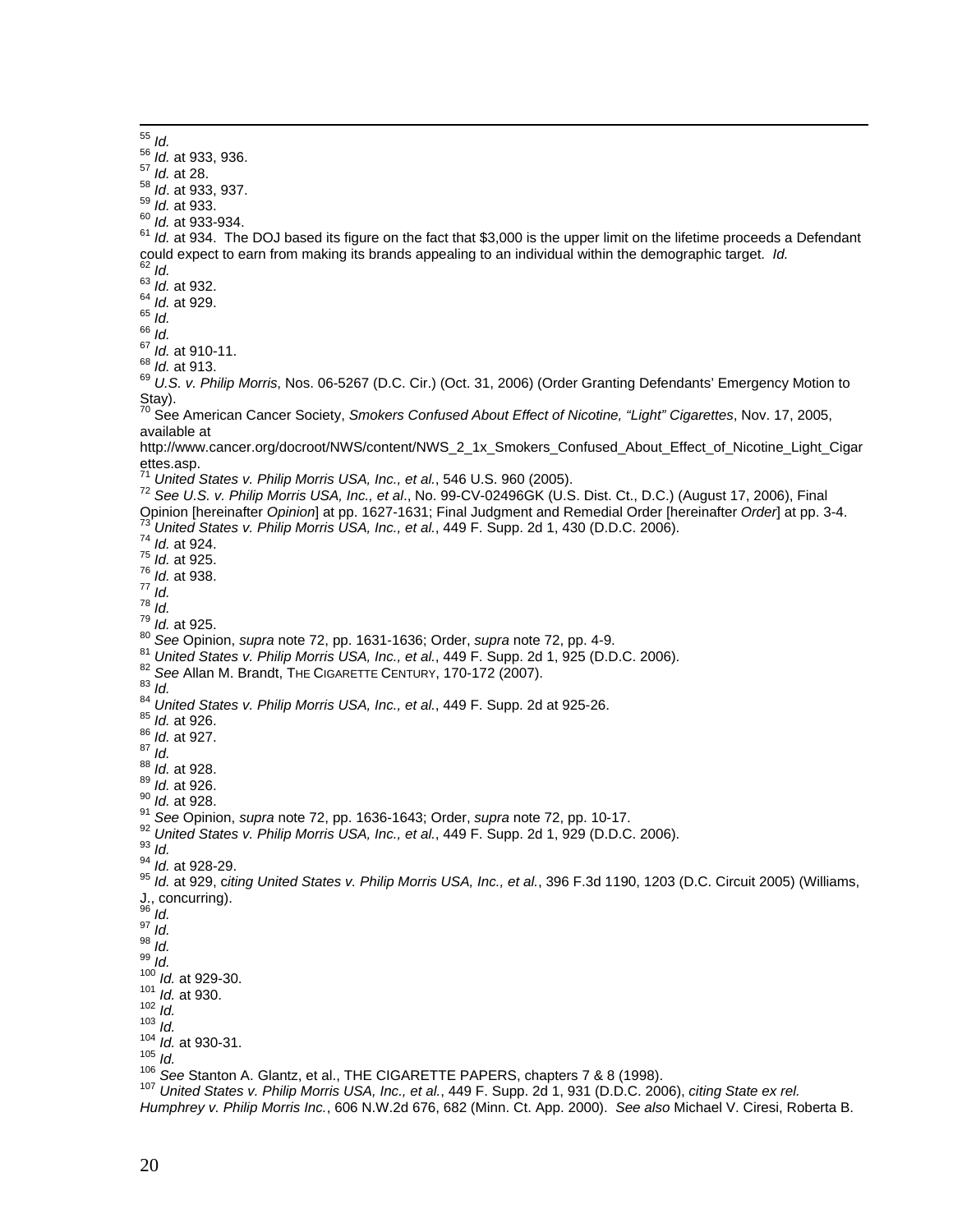<span id="page-22-0"></span>Walburn & Tara D. Sutton, *Decades Of Deceit: Document Discovery In The Minnesota Tobacco Litigation*, 25 WM. MITCHELL L. REV. 477 (1999) (summarizing the tobacco industry's historic approach to litigation and withholding<br>documents, as well as the Minnesota litigation team's successful approach to discovery). documents, as well as the Minnesota litigation team's successful approach to discovery).<br>
1<sup>08</sup> United States v. Philip Morris USA, Inc., et al., 449 F. Supp. 2d at 931.<br>
1<sup>09</sup> Id.<br>
111 Id.<br>
111 Id.<br>
111 Id.<br>
113 Id.<br>
114 [452 U.S. at 576,](http://web2.westlaw.com/find/default.wl?rs=WLW7.07&serialnum=1981126815&fn=_top&sv=Split&tc=-1&findtype=Y&tf=-1&db=708&vr=2.0&rp=%2ffind%2fdefault.wl&mt=LawSchoolPractitioner) which in turn was quoting Pub.L. No. 91-452, 84 Stat. 922, 923 (1970).<br><sup>128</sup> Mitchell v. Robert DeMario Jewelry, Inc., 361 U.S. 288 (1960).<br><sup>128</sup> Mitchell v. Robert DeMario Jewelry, Inc., 361 U.S. 288 (19 *Impropriety*, 21 ST. JOHN'S J. LEGAL COMMENT 837 (2007).<br><sup>146</sup> *Id.* at 854 (stating, "[t]he last moor of jurisprudential interpretation is that there must be a firm causal link between<br>the party being sued and the injury the party being sued and the injury for an award of damages).<br>
<sup>147</sup> *Id.* at 854-855.<br>
<sup>147</sup> *Id.* at 854-855.<br>
<sup>148</sup> *Id.* at 855.<br>
<sup>148</sup> *Id.* at 865.<br>
55 ightzer, supra note 145, at 859-60.<br>
55 ightzer, supra note 145,

 $\overline{a}$